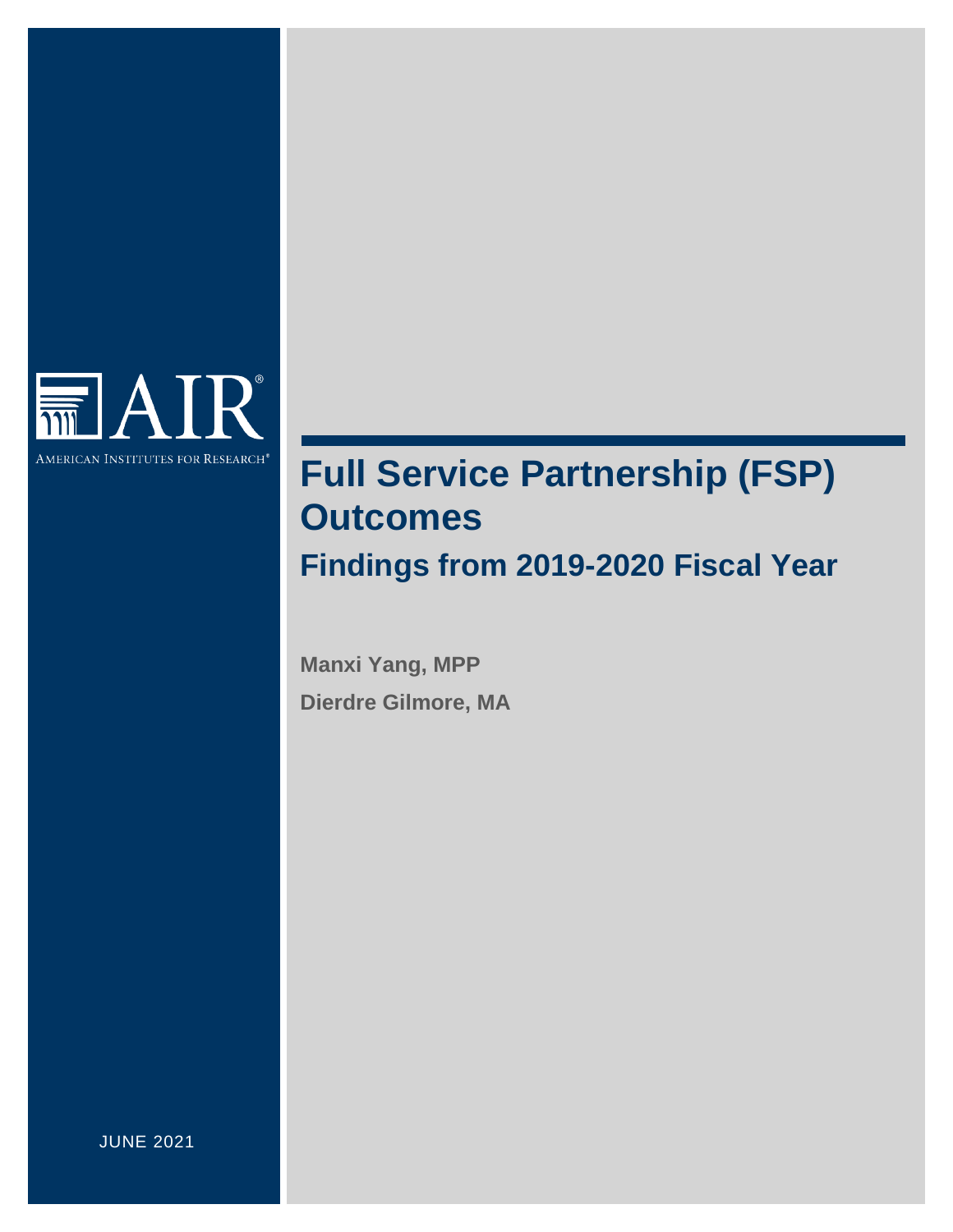# **Full Service Partnership (FSP) Outcomes**

# Findings from 2019-2020 Fiscal Year

**June 2021**

**Manxi Yang, MPP Dierdre Gilmore, MA**



2800 Campus Drive, Suite 200 San Mateo, CA 94403

**www.air.org**

Copyright © 2016 American Institutes for Research. All rights reserved.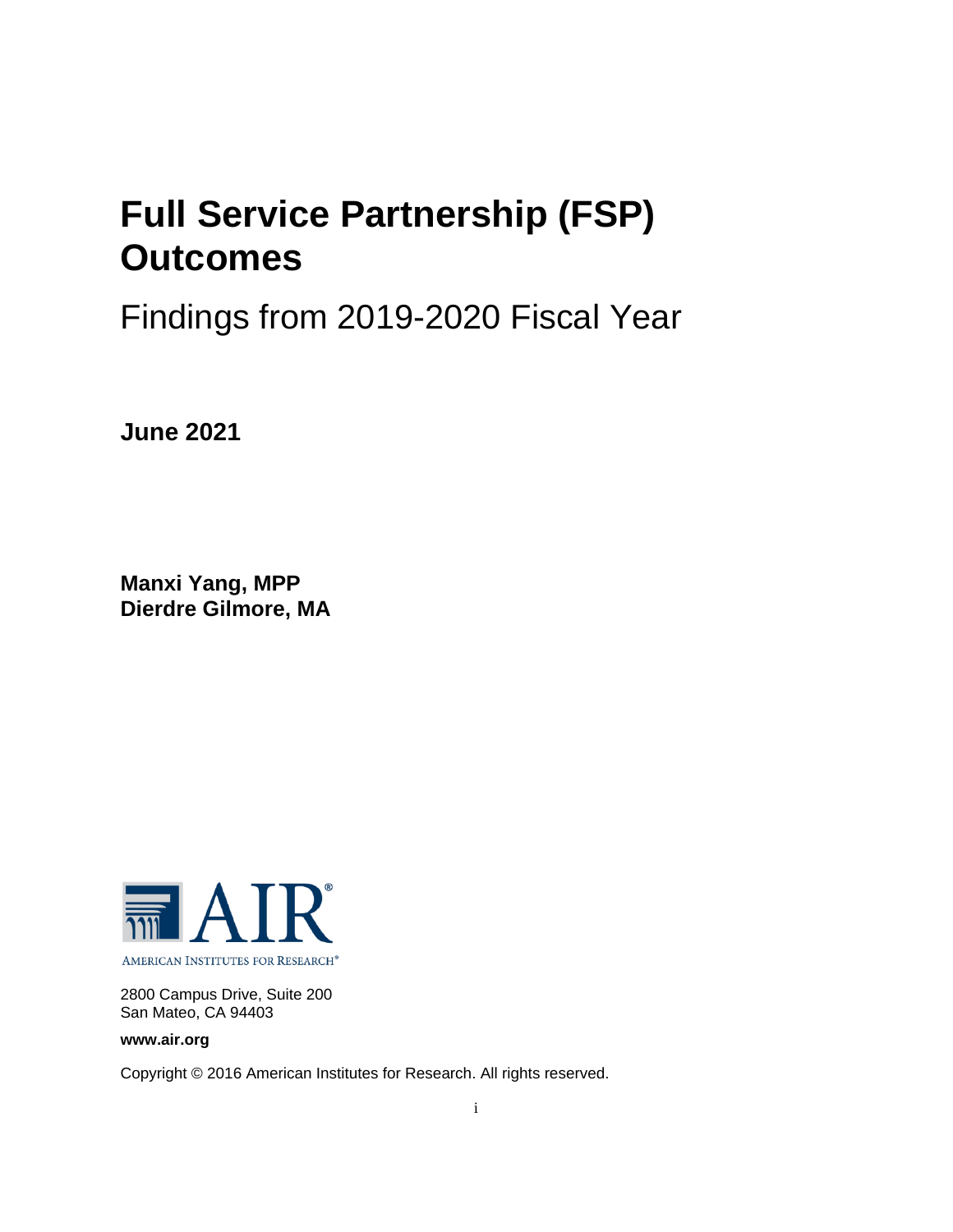## <span id="page-2-0"></span>**Contents**

## Page

| Appendix A: Self-Reported Outcomes by Race and Ethnicity among Caminar Partners 21 |
|------------------------------------------------------------------------------------|
|                                                                                    |
|                                                                                    |
|                                                                                    |
|                                                                                    |
|                                                                                    |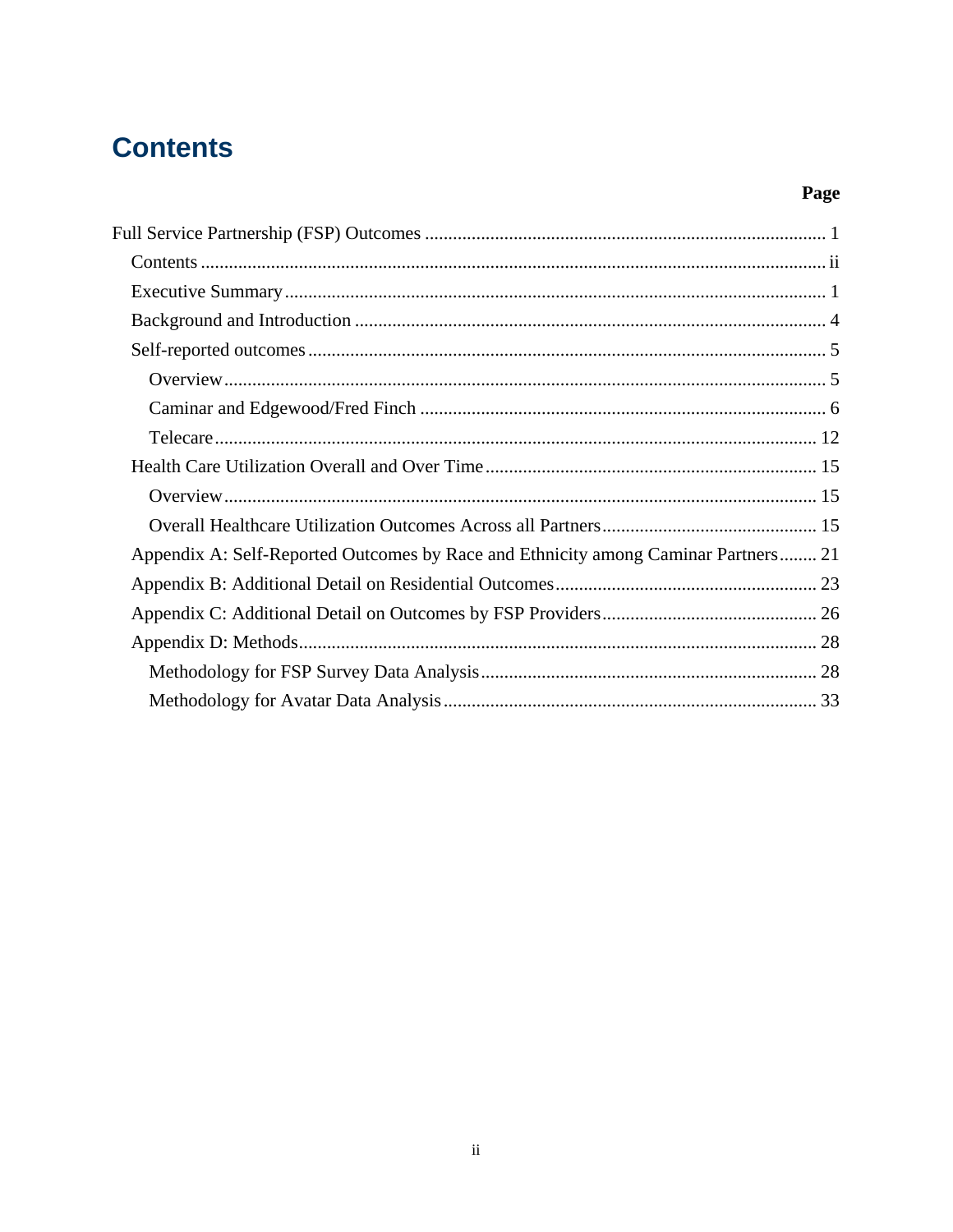## <span id="page-3-0"></span>**Executive Summary**

Full Service Partnerships (FSPs) are a set of enhanced, integrated services administered through San Mateo County contracted providers to assist individuals with mental and behavioral health challenges. The American Institutes for Research (AIR) is working with San Mateo County ("the County") to understand how enrollment in an FSP promotes resilience and improves health outcomes of individuals served.

This report presents outcomes for child, transitional age youth (TAY), adult, and older adult clients (hereafter referred to as "partners") of the Full Service Partnership (FSP) program in the County using FSP program survey data and Avatar data, the County's electronic health records (EHR) system. In some cases, the EHR data will have a larger sample size than the survey data, as partners did not always complete the survey tools.

The findings from self-reported outcomes (survey data) suggest that the majority of outcomes improved (27 of 32 outcomes) for all reported age groups. Exhibit 1, below, presents the percent change between the year just prior to enrollment in an FSP and the first year enrolled in an FSP, by age group. Red (and bold) font in the Exhibit indicates percent change that was not favorable (e.g., greater number of detention or incarceration or worse grades for TAY partners; 5 out of 32 outcomes). Percent improvement is the percent change in the percent of partners with any outcomes of interest (e.g., homelessness, incarceration, employment). For example, the number of adult partners experiencing homelessness changed from 45 before FSP enrollment to 34 in the first year following FSP enrollment, a 24% improvement.

Exhibit 1 shows improvements for all age groups for the following self-reported outcomes: homelessness, arrests, mental health emergencies, and physical health emergencies. For children and TAY partners, school suspensions decreased, and the percent of TAY and adult partners with an episode of detention or incarceration decreased as well. Fewer adult and older adult partners reported an active substance use disorder in the year following FSP enrollment. Employment and substance use disorder treatment outcomes also increased for adult partners. Adult partners more frequently reported receiving substance use disorder treatment in the year following their FSP enrollment, which may indicate that the integrated care and case management services offered through FSP connected adult partners with needed care.

Five outcomes showed no improvement for specific age groups. Fewer older adult partners reported substance use disorder treatment in the year following FSP enrollment compared to the year before enrollment. TAY partners reported decreased grade ratings. Child partners reported decreased grade ratings and attendance, and increased detention or incarceration. However, the increase in incarceration is relatively small (28 in the first year with FSP compared to 26 in the year just prior) when compared to the decrease in arrests (56 in the first year with FSP compared to 10 in the year just prior) among child partners.

Moreover, the main finding from the hospitalization outcomes (EHR data) is that, compared to the year before joining an FSP, there are reductions in the percent of partners with any hospitalization, mean hospital days per partner, percent of partners using any psychiatric emergency services (PES), and mean PES event per partner. The only exception is that the mean hospital days for older adults increase by about one day which is likely be attributed to other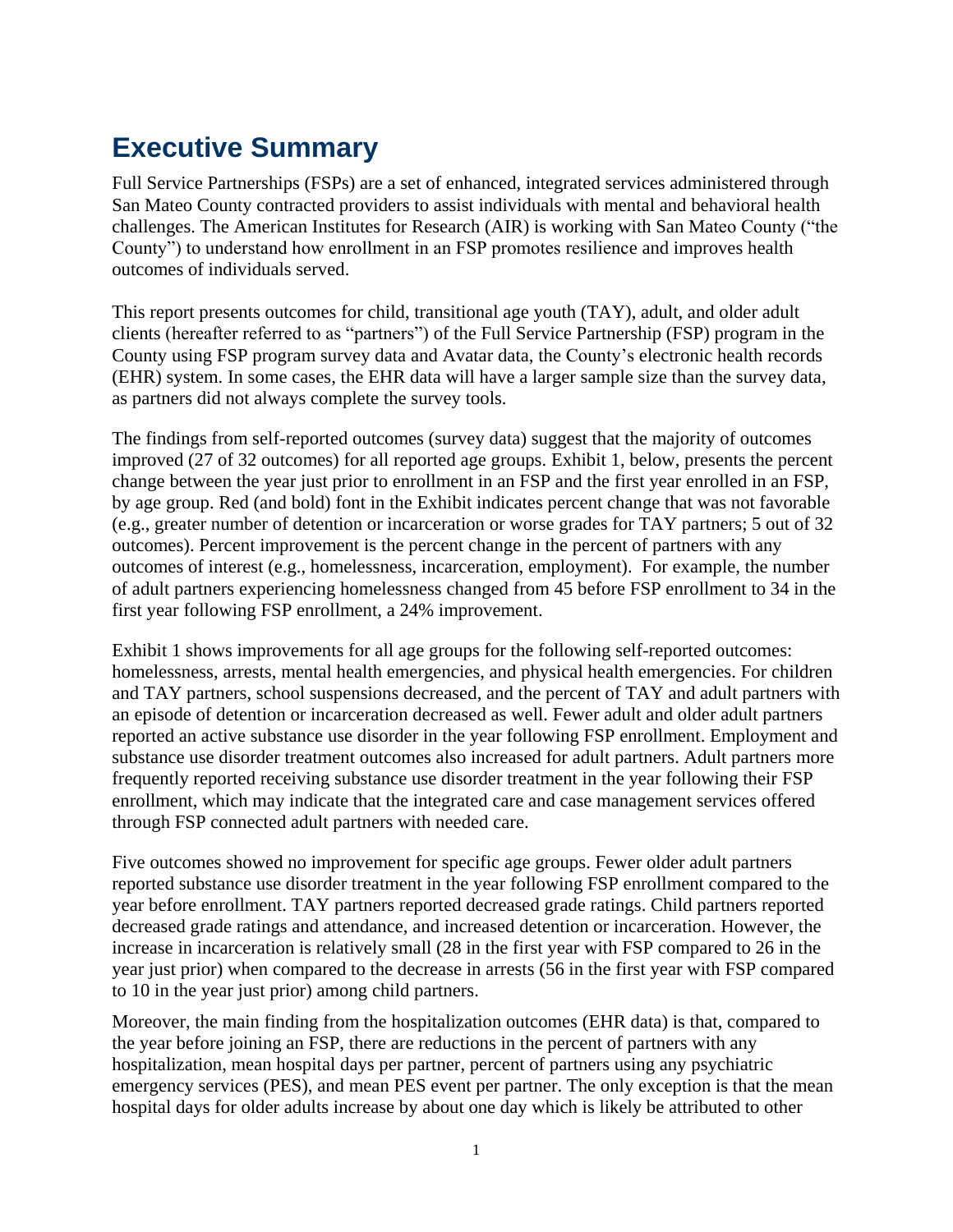medical conditions as both the hospitalization and PES incidence decrease significantly. Also, for all cohorts, the reductions are consistently observed over the years since the inception of the FSP program.

| <b>FSP Outcomes</b><br><b>Self-reported Outcomes</b> | <b>Adult</b><br>$(25 \text{ to } 59 \text{ years})$<br>$N = 111$ |          | <b>Older adult</b><br>$(60 \text{ years } \& \text{ older})$<br>$N = 17$ |                          |                |         |
|------------------------------------------------------|------------------------------------------------------------------|----------|--------------------------------------------------------------------------|--------------------------|----------------|---------|
|                                                      | Yr before                                                        | Yr after | change                                                                   | Yr before                | Yr after       | change  |
| <b>Homelessness</b>                                  | 45                                                               | 34       | $-24%$                                                                   | 3                        |                | N/A     |
| <b>Detention or Incarceration</b>                    | 34                                                               | 21       | $-38%$                                                                   | 3                        | $\overline{2}$ | N/A     |
| <b>Employment</b>                                    | $\theta$                                                         | 3        | N/A                                                                      |                          |                | N/A     |
| <b>Arrests</b>                                       | 22                                                               | 4        | $-82%$                                                                   | 13                       | $\Omega$       | $-100%$ |
| <b>Mental Health Emerg.</b>                          | 83                                                               | 24       | $-71%$                                                                   | 9                        |                | N/A     |
| <b>Physical Health Emerg.</b>                        | 48                                                               | 17       | $-65\%$                                                                  | 6                        | $\overline{2}$ | N/A     |
| <b>Active S.U. Disorder</b>                          | 58                                                               | 52       | $-10\%$                                                                  | 4                        | 3              | N/A     |
| <b>S.U. Treatment</b>                                | 26                                                               | 32       | 23%                                                                      | $\overline{\mathcal{A}}$ | $\mathfrak{D}$ | N/A     |
| <b>Healthcare Utilization</b><br>$(EHR \, data)$     | <b>Adult</b><br>$(25 \text{ to } 59 \text{ years})$<br>$N = 329$ |          | <b>Older adult</b><br>$(60 \text{ years } \& \text{ older})$<br>$N = 53$ |                          |                |         |
|                                                      | Yr before                                                        | Yr after | change                                                                   | <i>Yr before</i>         | Yr after       | change  |
| Hospitalization                                      | 120                                                              | 54       | $-55\%$                                                                  | 12                       | 9              | $-25%$  |
| <b>Hospital Days per partner</b>                     | 11.9                                                             | 3.8      | $-68%$                                                                   | 3.6                      | 5.2            | 45%     |
| <b>PES</b>                                           | 178                                                              | 125      | $-30\%$                                                                  | 17                       | 11             | $-35%$  |
| <b>PES Event per partner</b>                         | 1.8                                                              | 1.0      | $-42%$                                                                   | 1.0                      | 0.5            | $-49%$  |

| Exhibit 1: Percent Change in Outcomes by Age Group, Year before FSP Compared with First Year |  |  |
|----------------------------------------------------------------------------------------------|--|--|
| with FSP                                                                                     |  |  |

| <b>FSP Outcomes</b>               | <b>Child</b>           |                        |         | <b>TAY</b>       |          |         |
|-----------------------------------|------------------------|------------------------|---------|------------------|----------|---------|
| <b>Self-reported Outcomes</b>     | (16 years and younger) |                        |         | (17 to 25 years) |          |         |
|                                   |                        | $N = 185$              |         | $N = 230$        |          |         |
|                                   | Yr before              | Yr after               | change  | Yr before        | Yr after | change  |
| <b>Homelessness</b>               | $\mathbf Q$            | 6                      | $-33%$  | 32               | 29       | $-9\%$  |
| <b>Detention or Incarceration</b> | 26                     | 28                     | 8%      | 36               | 31       | $-14%$  |
| <b>Arrests</b>                    | 56                     | 10                     | $-82%$  | 113              | 20       | $-82\%$ |
| <b>Mental Health Emerg.</b>       | 72                     | 8                      | -89%    | 103              | 24       | $-77\%$ |
| <b>Physical Health Emerg.</b>     | 15                     |                        | $-93%$  | 55               | 5        | $-91%$  |
| <b>Suspension</b>                 | 42                     | 20                     | $-52%$  | 22               | 5        | $-77%$  |
| Grade                             | 3.36                   | 3.02                   | $-10%$  | 3.23             | 3.14     | $-3%$   |
| <b>Attendance</b>                 | 2.20                   | 1.89                   | $-14%$  | 2.36             | 2.44     | 3%      |
| <b>Healthcare Utilization</b>     |                        | <b>Child</b>           |         | <b>TAY</b>       |          |         |
| (EHR data)                        |                        | (16 years and younger) |         | (17 to 25 years) |          |         |
|                                   |                        | $N = 213$              |         | $N = 185$        |          |         |
|                                   | Yr before              | Yr after               | change  | Yr before        | Yr after | change  |
| <b>Hospitalization (N)</b>        | 10                     | 3                      | $-70%$  | 27               | 18       | $-33%$  |
| <b>Hospital Days per partner</b>  | 1.2                    | 0.1                    | $-91\%$ | 5.6              | 2.5      | $-55%$  |
| PES(N)                            | 53                     | 23                     | $-57%$  | 83               | 53       | $-36%$  |
| <b>PES Event per partner</b>      | 0.5                    | 0.2                    | $-55%$  | 1.1              | 0.8      | $-30%$  |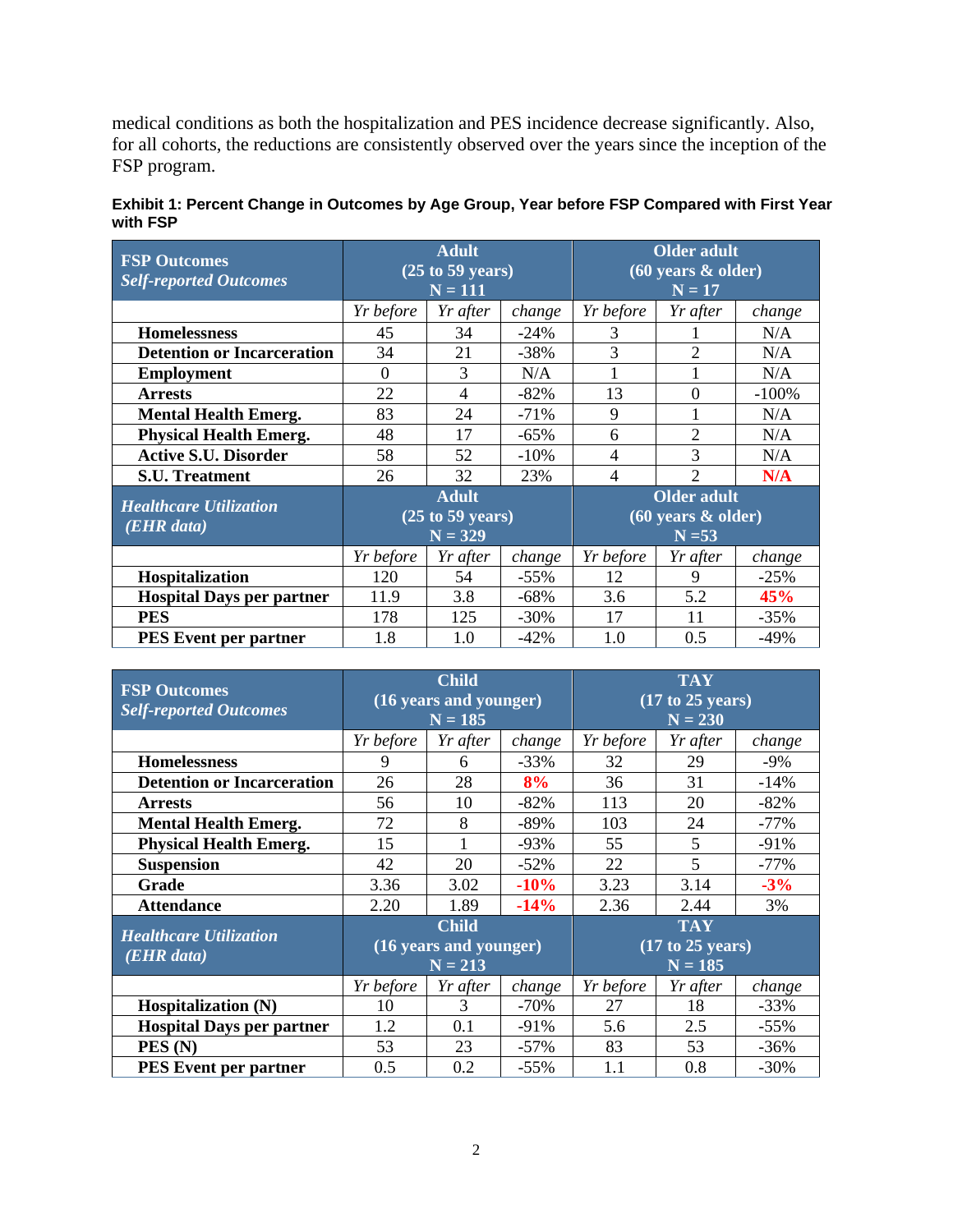| <b>Hospitalization Outcomes**</b>        | <b>Overall</b><br><b>Improvement</b> | Range<br>$\sqrt{\text{(Partnerships Beginning 2006 - 2018)}}$ |
|------------------------------------------|--------------------------------------|---------------------------------------------------------------|
| <i>Healthcare Use (EHR data, N= 780)</i> |                                      |                                                               |
| <b>Partners with Hospitalizations</b>    | 50%                                  | $26\% - 77\%$                                                 |
| <b>Mean Hospital Days</b>                | 63%                                  | $(7\%) - 87\%$                                                |
| <b>Partners with PES</b>                 | 36%                                  | $12\% - 56\%$                                                 |
| <b>Mean PES Events</b>                   | 41%                                  | $12\% - 69\%$                                                 |

Note. The table above indicates the percent change in the percent of partners with any events, comparing the year just prior to FSP with the first year on FSP. Percent change in ratings indicates the change in the average rating for the first year on the program as compared to the year just prior to FSP. Value of N/A means a change is not reported due to insufficient sample size (fewer than 10 observations). Red (and bold) font indicates outcomes that worsened, such as lower school attendance for TAY partners or more days spent in the hospital for older adult partners. \*\* These outcomes are presented overall for all clients as well as by year of partnership; the range presented is from the lowest to highest percent changes among the calendar years.

This report also includes a separate analysis of the self-reported outcomes for Telecare partners. Telecare changed its electronic healthcare record (EHR) system on December 1, 2018 and was only able to provide the data after the conversion date due to data reliability issues. There are 20 partners in the Telecare survey data who have completed at least a year of the FSP as of June 30, 2020. Due to the small sample size, our analysis combined all age groups for this separate analysis. Exhibit 2 shows improvements for Telecare partners on homelessness, arrests, mental and physical health emergencies, and active substance use disorder. The Telecare partners did not have improvements on incarceration and employment, and less frequently reported substance use disorder treatments.

#### **Exhibit 2: Percent Change in Outcomes among Telecare partners, Year before FSP Compared with First Year with FSP**

| <b>FSP Outcomes</b><br><b>Self-reported Outcomes</b> |           | <b>Everyone</b><br>$N = 20$ |          |  |  |  |
|------------------------------------------------------|-----------|-----------------------------|----------|--|--|--|
|                                                      | Yr before | Yr after                    | change   |  |  |  |
| <b>Homelessness</b>                                  |           |                             | $-60%$   |  |  |  |
| <b>Detention or Incarceration</b>                    | 0         |                             | N/A      |  |  |  |
| <b>Employment</b>                                    |           |                             | N/A      |  |  |  |
| <b>Arrests</b>                                       |           |                             | $-100\%$ |  |  |  |
| <b>Mental Health Emerg.</b>                          | ⇁         | ◠                           | $-71%$   |  |  |  |
| <b>Physical Health Emerg.</b>                        |           |                             | $-100\%$ |  |  |  |
| <b>Active S.U. Disorder</b>                          | 13        |                             | $-69\%$  |  |  |  |
| <b>S.U. Treatment</b>                                |           |                             | $-100%$  |  |  |  |

Note. The table above indicates the percent change in the percent of partners with any events, comparing the year just prior to FSP with the first year on FSP. Red (and bold) font indicates outcomes that worsened, i.e. less frequently reported substance use disorder treatment.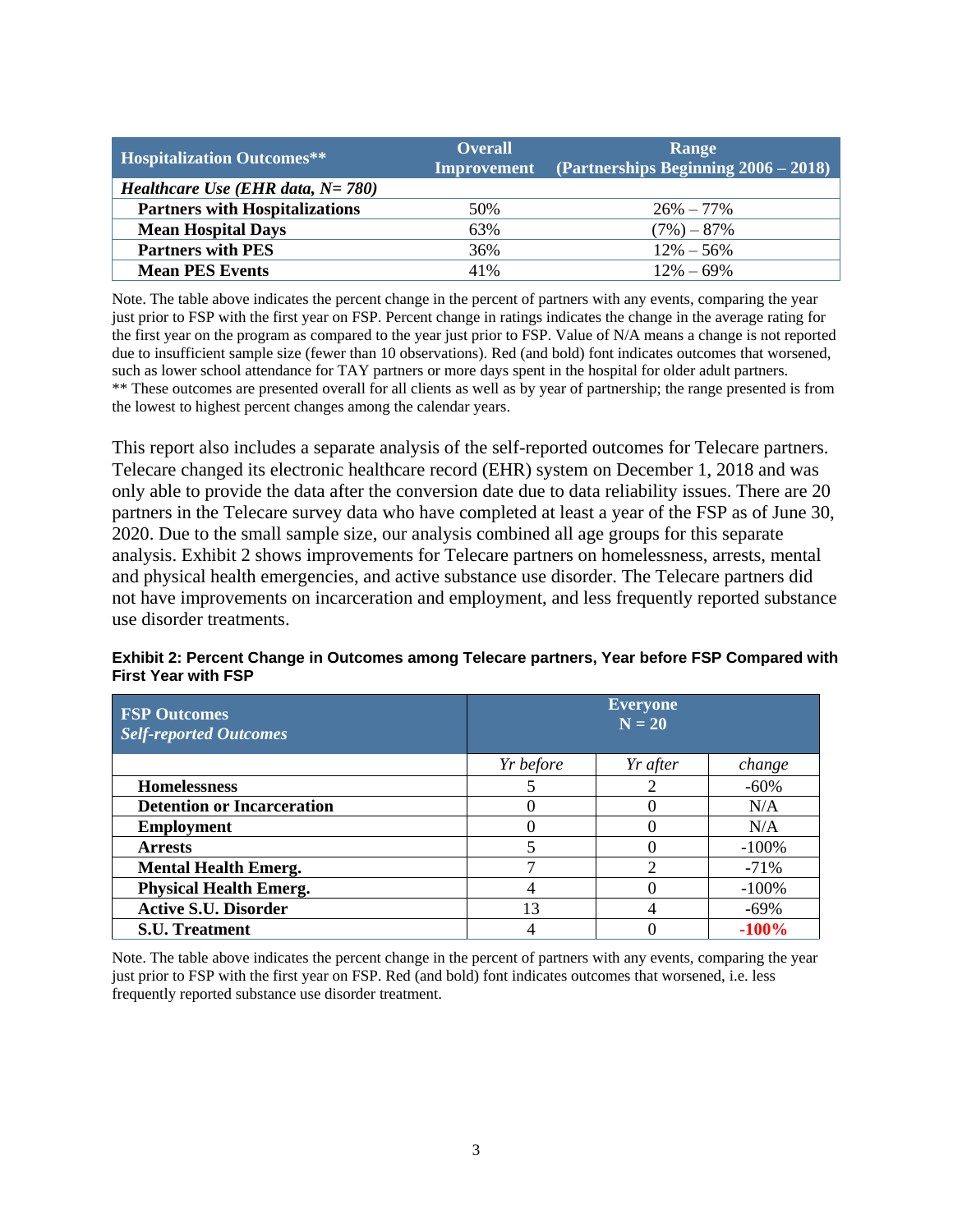## <span id="page-6-0"></span>**Background and Introduction**

The Mental Health Services Act (MHSA) was enacted in 2005 and provides a dedicated source of funding to improve the quality of life for individuals living with mental illness. In San Mateo County (the County), a large component of this work is accomplished through Full Service Partnerships (FSP). FSP programs provide individualized integrated services, flexible funding, intensive case management, and 24-hour access to care ("whatever it takes" model) to help support recovery and wellness for persons with serious mental illness (SMI) and their families. In the County there are currently four comprehensive FSP providers: Edgewood Center and Fred Finch Youth Center serving children, youth, and transition age youth; and Caminar and Telecare serving adults and older adults.

The County has partnered with the American Institutes for Research (AIR) to understand how enrollment in the FSP is promoting resiliency and improving health outcomes of the County's clients living with mental illness. The data used for this report are collected by providers from clients' (hereafter, "partners'") self-reports (i.e., survey data), and electronic health records obtained through the County's Avatar system (i.e., EHR data).

*This year's report includes data from all FSP providers but only included Telecare data from December 2018 to June 2020. Telecare changed its electronic healthcare record (EHR) system and is having technical difficulties providing the data prior to the change of the EHR system.*

Initial survey data are collected via an intake assessment, called the Partnership Assessment Form (PAF), which includes information on well-being across a variety of measures (e.g., residential setting) at the start of FSP and over the twelve month "lookback" window of the year prior to FSP enrollment. While participating in the FSP, survey data on partners is gathered in two ways. Life changing events are tracked by Key Event Tracking (KET) forms, which are triggered by any key event (e.g., a change in residential setting). Partners are also assessed regularly with Three Month (3M) forms. Changes in partner outcomes are gathered by comparing data on PAF forms to data compiled from KET and 3M forms.

EHR data collected through the County Avatar system contain longitudinal partner-level information on demographics, FSP program participation, hospital stays, and psychiatric emergency services (PES) utilization before and after the enrollment date within the County health system. The Avatar system is limited to individuals who obtain care in the County health system. Hospitalizations outside of the County, or in private hospitals, are not captured.

This report presents changes in partners' self-reported and hospitalization outcomes in two consecutive years: (1) the baseline year, i.e., the 12 months prior to enrollment in the FSP program, and (2) the first full 12 months of the partner's FSP participation. Children (aged 16 and younger), transition aged youth (TAY; aged 17 to 25), adults (aged 25 to 59), and older adults (aged 60 and older) were included in the analysis if they had completed at least one full year with the FSP program by June 2020 (the data acquisition date). Trends in EHR data are subsequently presented as an average across all years of the program as well as annually, by year of FSP program enrollment.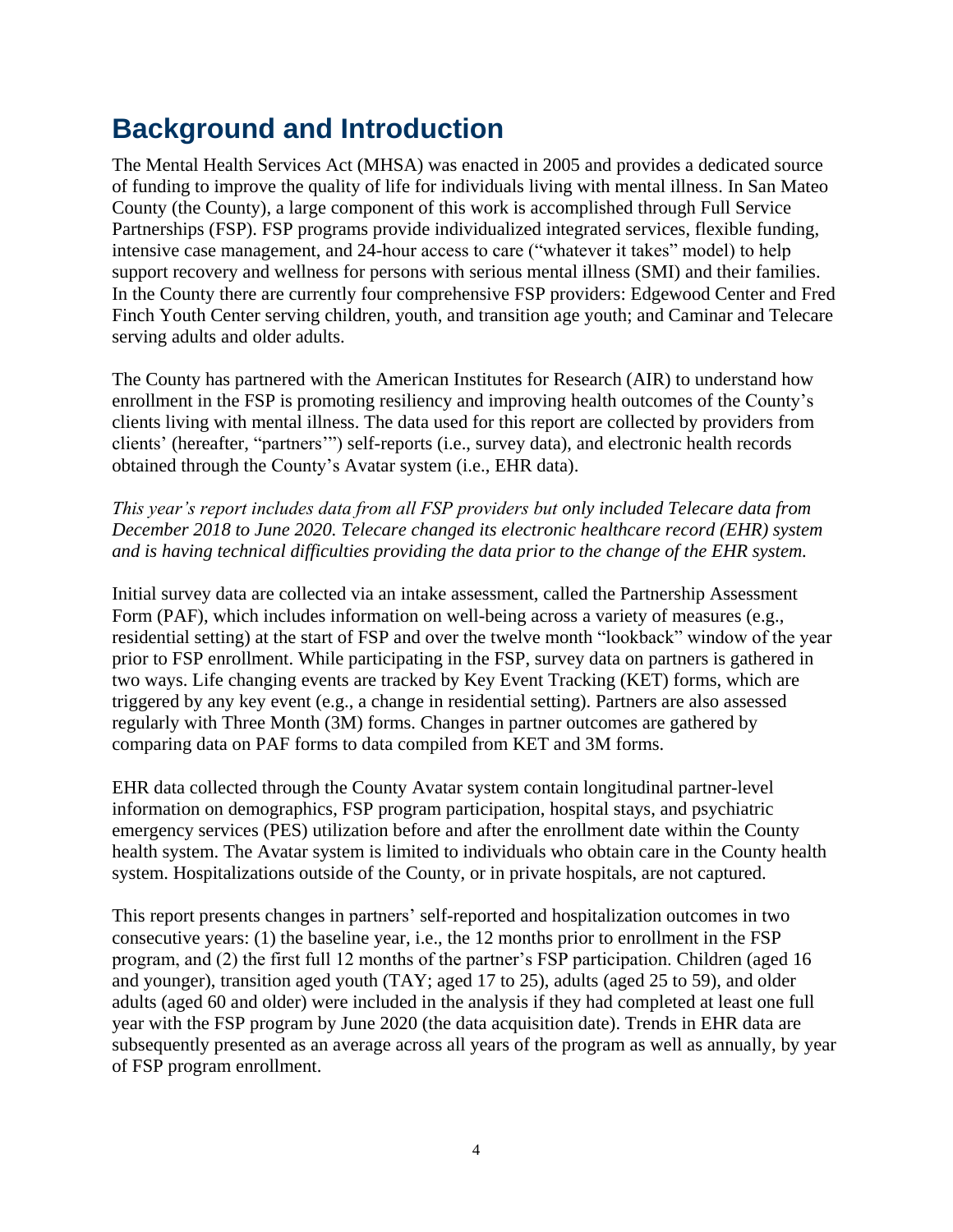We have included several appendices to clarify the methods used and provide more detailed findings. Appendix A presents the self-reported outcomes from FSP survey by race and ethnicity among Caminar partners. Appendix B presents additional detail on residential outcomes. Outcomes for individual FSP providers can be found in Appendix C. Details on our methodology for both the self-reported outcomes and the EHR-based hospitalization outcomes can be found in Appendix D.

## <span id="page-7-0"></span>**Self-reported outcomes**

## <span id="page-7-1"></span>**Overview**

 $\overline{a}$ 

The following section presents outcomes for: 185 child (aged 16 and younger) FSP partners; 230 TAY (aged 17 - 25) FSP partners; 111 adult (aged 26-59) FSP partners; and, 17 older adult (aged 60 and older) FSP partners. The results compare the first year enrolled in an FSP with the year just prior to FSP enrollment for partners completing at least one year in an FSP program.

**Outcomes Assessed.** Several outcomes are broken down by age category, as described below. Note that employment, homelessness, and incarceration outcomes are not presented for adults aged 60 or older, as there are insufficient observations in this age group for meaningful interpretation (i.e., there are less than 5 older adult partners total with any of these events).

- 1. **Partners with any reported homelessness incident:** measured by residential setting indicating homelessness or emergency shelter (PAF and KET).
- 2. **Partners with any reported detention or incarceration incident:** measured by residential setting indicating Jail or Prison (PAF and KET).
- 3. **Partners with any reported employment**: measured by employment in past 12 months and date employment change (PAF and KET).<sup>1</sup>
- 4. **Partners with any reported arrests:** measured by arrests in past 12 months and date arrested (PAF and KET).
- 5. **Partners with any self-reported mental health emergencies:** measured by emergencies in past 12 months and date of mental health emergency (PAF and KET).
- 6. **Partners with any self-reported physical health emergencies:** measured by emergencies in past 12 months and date of acute medical emergency (PAF and KET).
- 7. **Partners with any self-reported active substance use disorder**: measured by selfreport in past 12 months and captured again in regular updates (PAF and 3M).
- 8. **Partners in substance use disorder treatment**: measured by self-report in past 12 months and captured again in regular updates (PAF and 3M).<sup>2</sup>

In addition, we also examine three outcomes specific to child and TAY partners:

1. **Partners with any reported suspensions**: measured by suspensions in past 12 months (PAF) and date suspended (KET).

<sup>&</sup>lt;sup>1</sup> Employment outcome is not applicable to child and TAY partners.

 $2<sup>2</sup>$  If more partners reported receiving substance use disorder treatment in the year following their FSP enrollment, it may indicate that the integrated care and case management services offered through FSP connected partners with needed care.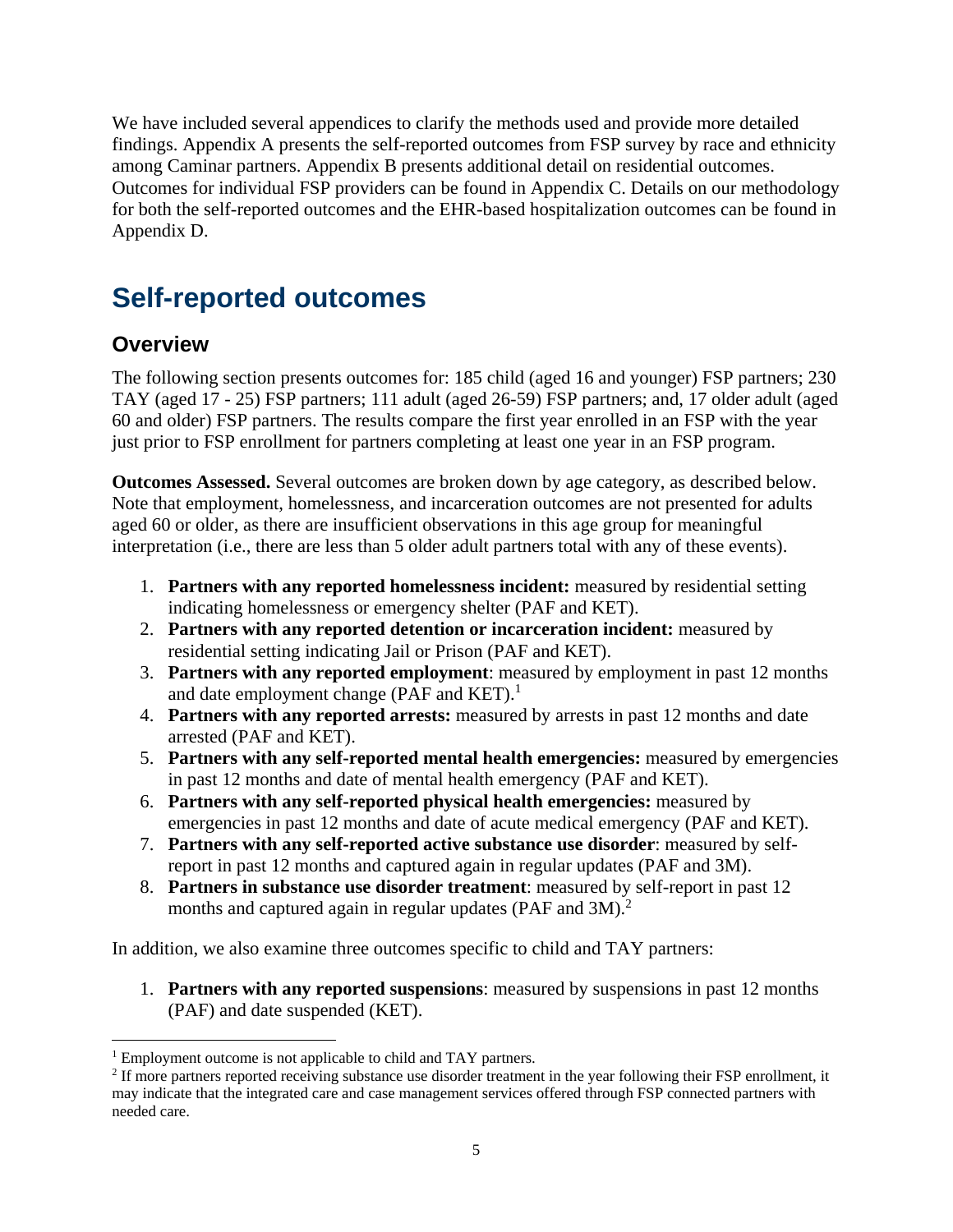- 2. **Average school attendance ranking**: an ordinal ranking (1-5) indicating overall attendance; measured for past 12 months (PAF), at start of FSP (PAF), and over time on FSP (3M).
- 3. **Average school grade ranking**: an ordinal ranking (1-5) indicating overall grades; measured for past 12 months (PAF), at start of FSP (PAF), and over time on FSP (3M).

**Mental and physical health emergencies by living situation.** Mental and physical health emergencies are considered in conjunction with residential status for all age groups combined. Specifically, we explore the likelihood of an emergency in relation to whether the partner's living situation in their first year of FSP participation is "advantageous" (i.e., living with family or foster family, living along and paying rent, or living in group care or assisted living) or "higher risk" (i.e., homeless, incarcerated, or in a hospitalized setting.

Telecare changed its electronic healthcare record (EHR) system on December 1, 2018 and was only able to provide the data after the conversion date due to data reliability issues. Our previous annual reports include all the partners from Caminar, Edgewood/Fred Finch and Telecare who joined the FSP programs since the program inception. Due to the incompleteness of the Telecare data, we conducted a separate analysis for Telecare. Below we present the findings from the analysis of Caminar and Edgewood/Fred Finch combined data since FSP inception—the main analysis, and the findings from the analysis using Telecare data from December 2018.

## <span id="page-8-0"></span>*Caminar and Edgewood/Fred Finch*

## **Self-Reported Outcomes by Age Group**

**Adults.** The comparison of outcomes for adult partners in the year prior to FSP enrollment with the first year in an FSP is shown in Exhibit 3. Homelessness, incarceration, arrests, self-reported mental and physical health emergencies, and substance use problems all decreased. In addition, employment and reported substance use disorder treatment increased. Each of these demonstrates improvements for adult partners in the first year of FSP enrollment.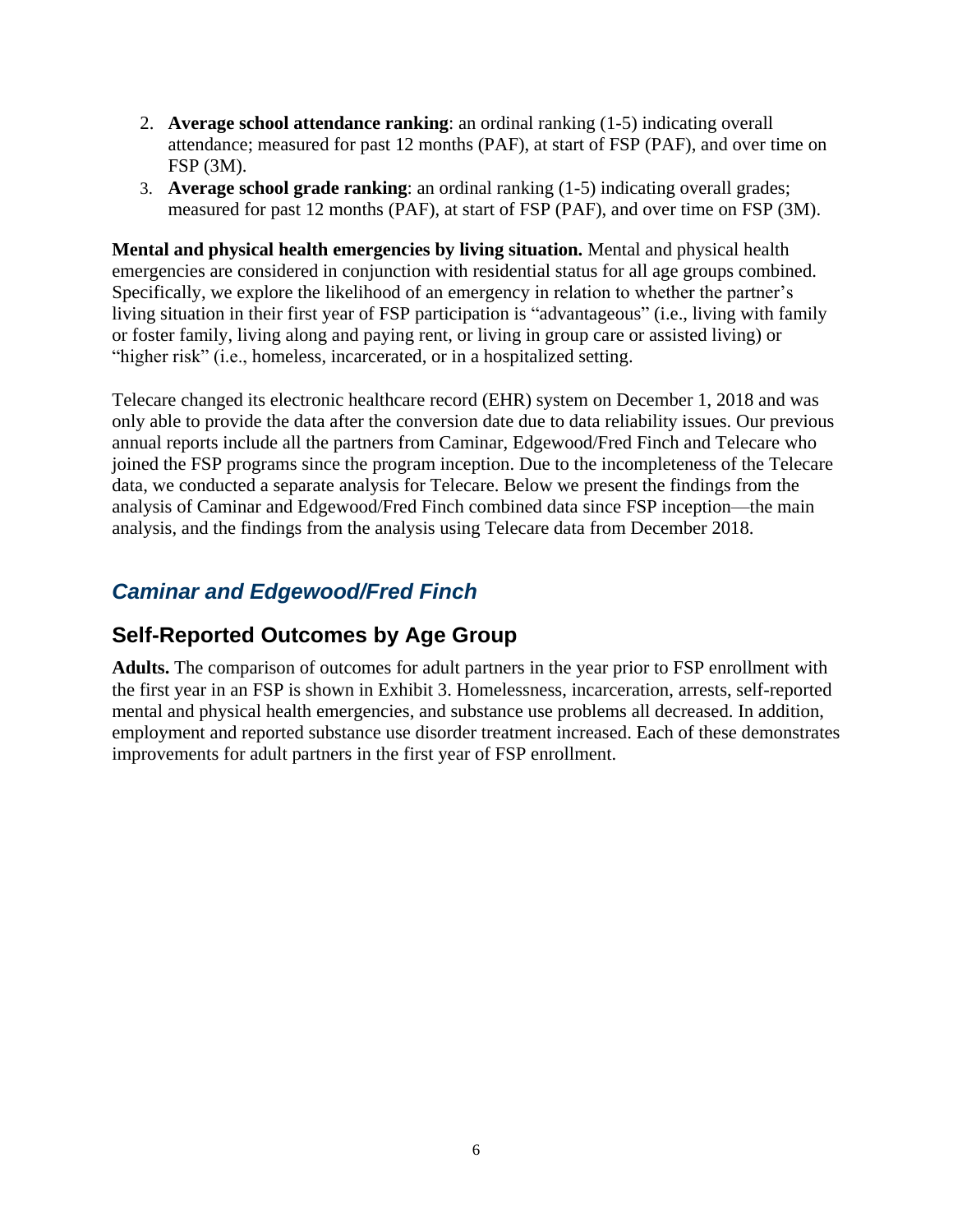

**Exhibit 3: Outcomes for Adult Partners Completing One Year with FSP (n = 111)**

**Older Adults.** Exhibit 4 compares outcomes in the year prior to FSP enrollment with outcomes reported in the first year of FSP enrollment for older adult partners. Similar to adult partners, self-reported mental and physical health emergencies, and substance use disorder, and arrests all decrease. Each of these demonstrates improvement for older adult partners in the first year of FSP enrollment. On the other hand, fewer older adults reported substance use disorder treatment during the first year of FSP enrollment compared to one year before.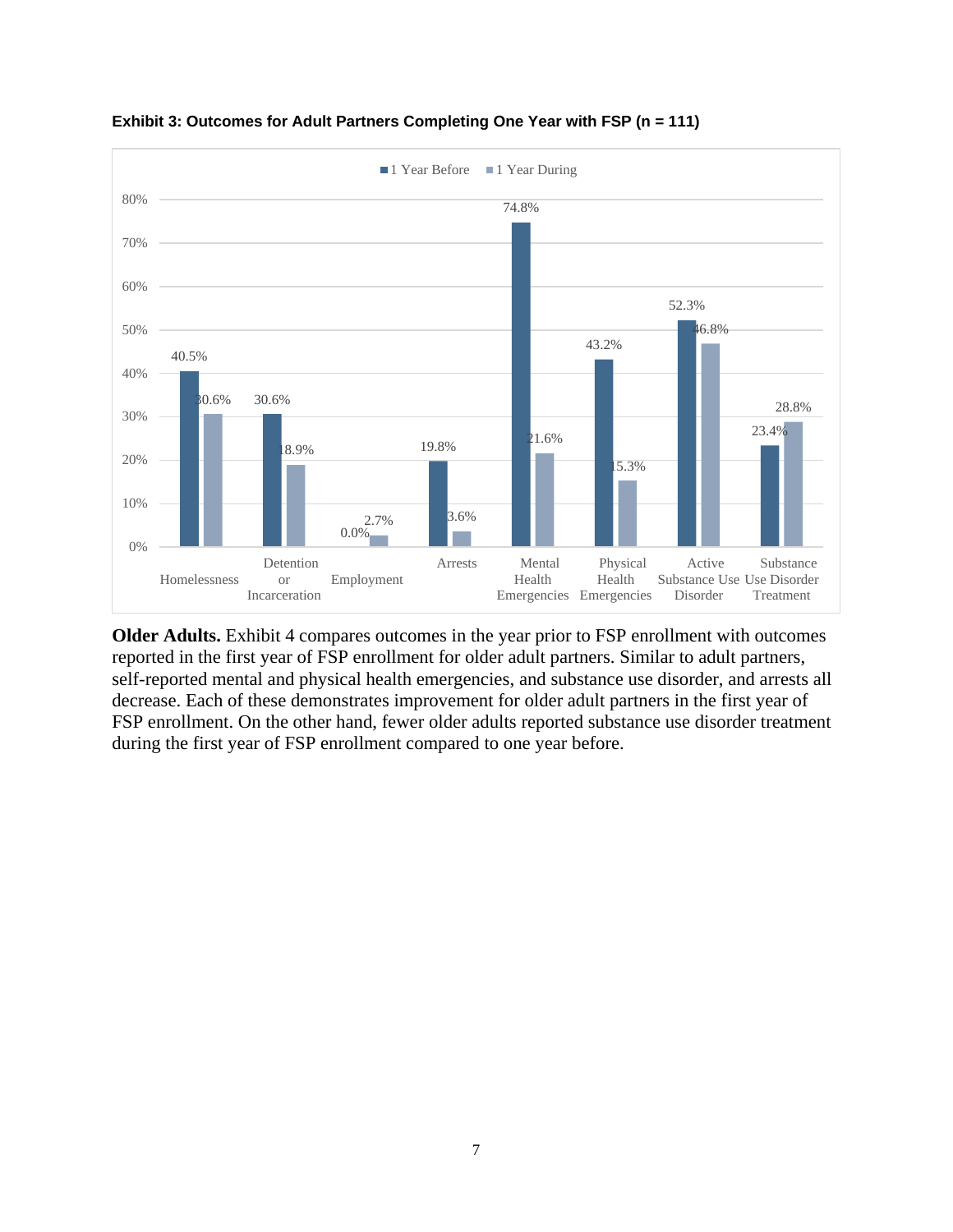



Note: Employment, homelessness, and incarceration outcomes are not presented for older adults, as there are insufficient observations in this age group for meaningful interpretation.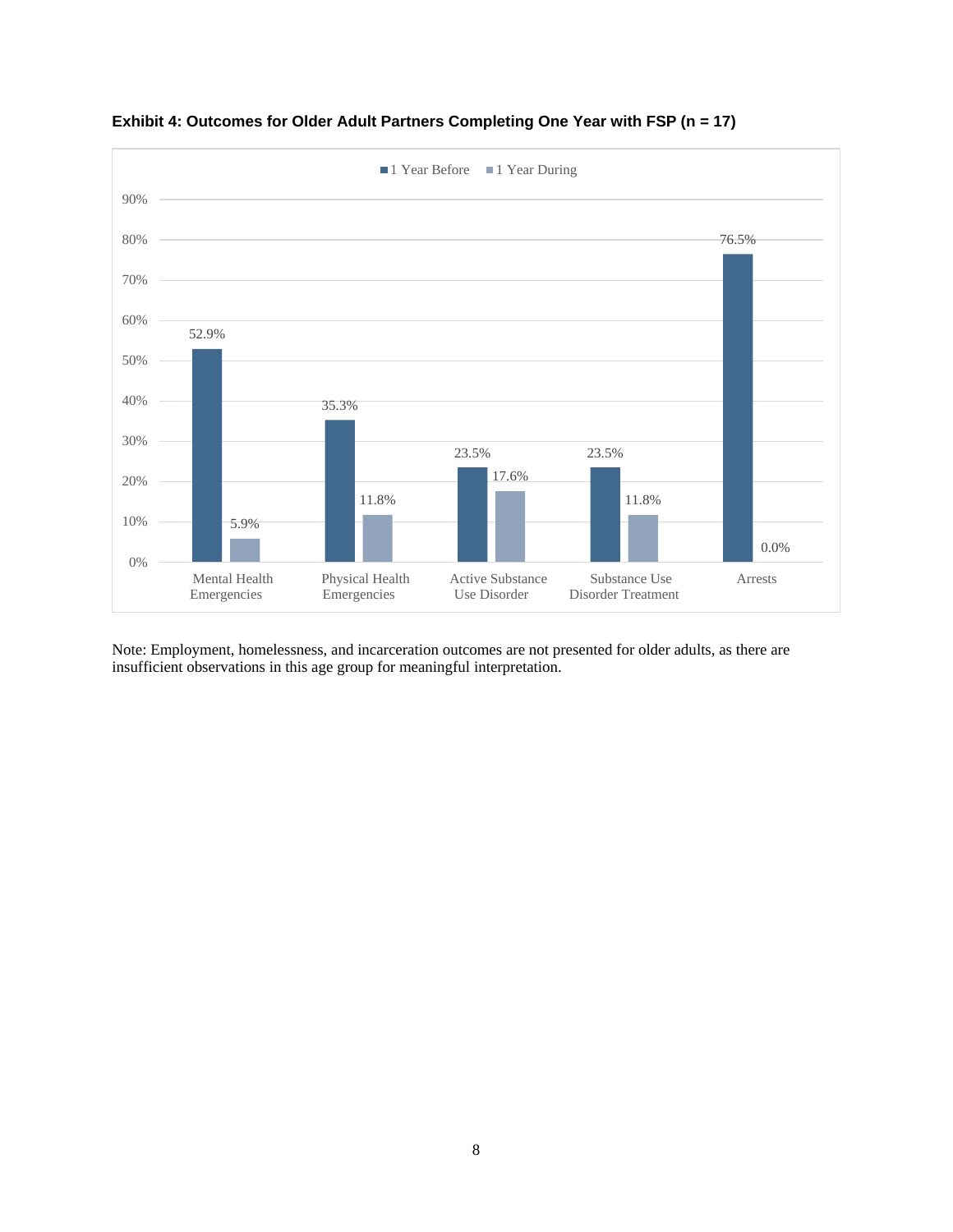**Children.** Exhibit 5 below shows the comparison of outcomes in the year prior to FSP enrollment with the first year enrolled in an FSP program for child partners. The findings are essentially the same as those in the last year's report. All but one self-reported outcome decreased while participating in FSP, showing improvements in homelessness, arrests, suspensions, and mental or physical health emergencies. Detention or incarceration increased slightly for children, however (28 incidents in the first year with FSP compared to 26 incidents in the year prior to FSP enrollment). The magnitude of decline in arrest incidence is much larger (56 in the first year with FSP compared to 10 in the year just prior).



**Exhibit 5: Outcomes for Child Partners Completing One Year with FSP (n = 185)**

Outcomes on school attendance and grades are presented below in Exhibit 6. As can be seen, attendance and grades for child partners declined modestly. These ratings are on a 1-5 scale, coded such that a higher score is better.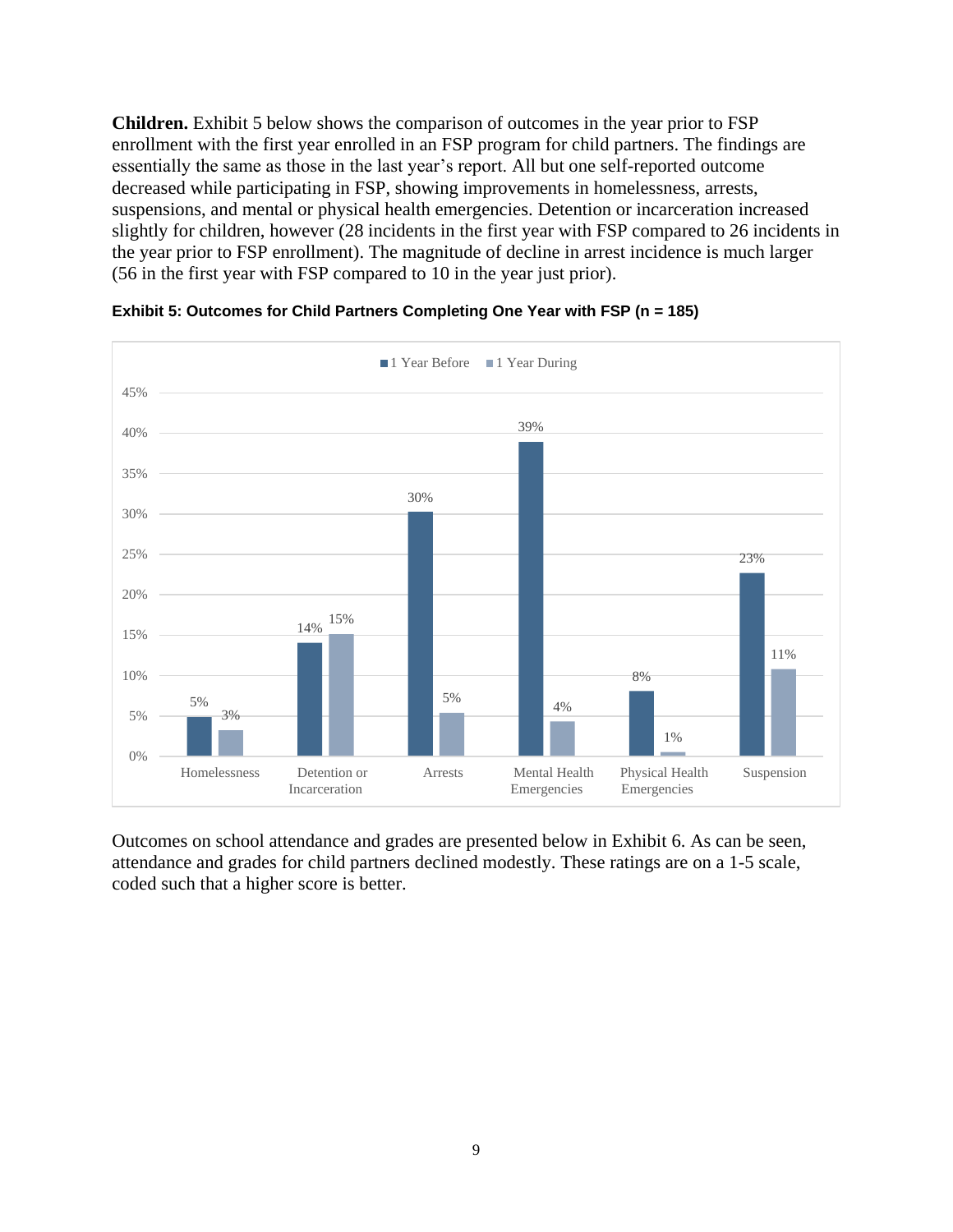

**Exhibit 6: School Outcomes for Child Partners Completing One Year with FSP (n = 185)**

**TAY.** Exhibit 7 shows the comparison of outcomes in the year prior to FSP to the first year in the program for TAY partners.<sup>3</sup> All self-reported outcomes decreased (an improved status), though the differences for homelessness and incarceration is small. Homelessness decreased from 32 (14%) in the year prior to enrollment to 29 (13%) in the year following enrollment. Incarceration decreased from 36 (16%) in the year prior to enrollment to 31 (13%) in the year following enrollment. Compared to the last year's report, the magnitudes of decrease are similar and slightly larger.

 $\overline{a}$ 

<sup>&</sup>lt;sup>3</sup> The 26 older TAY partners in Caminar are excluded from these outcomes because these providers do not reliably gather TAY specific outcomes. Note that employment as an outcome is not presented for TAY because many of these individuals are in school.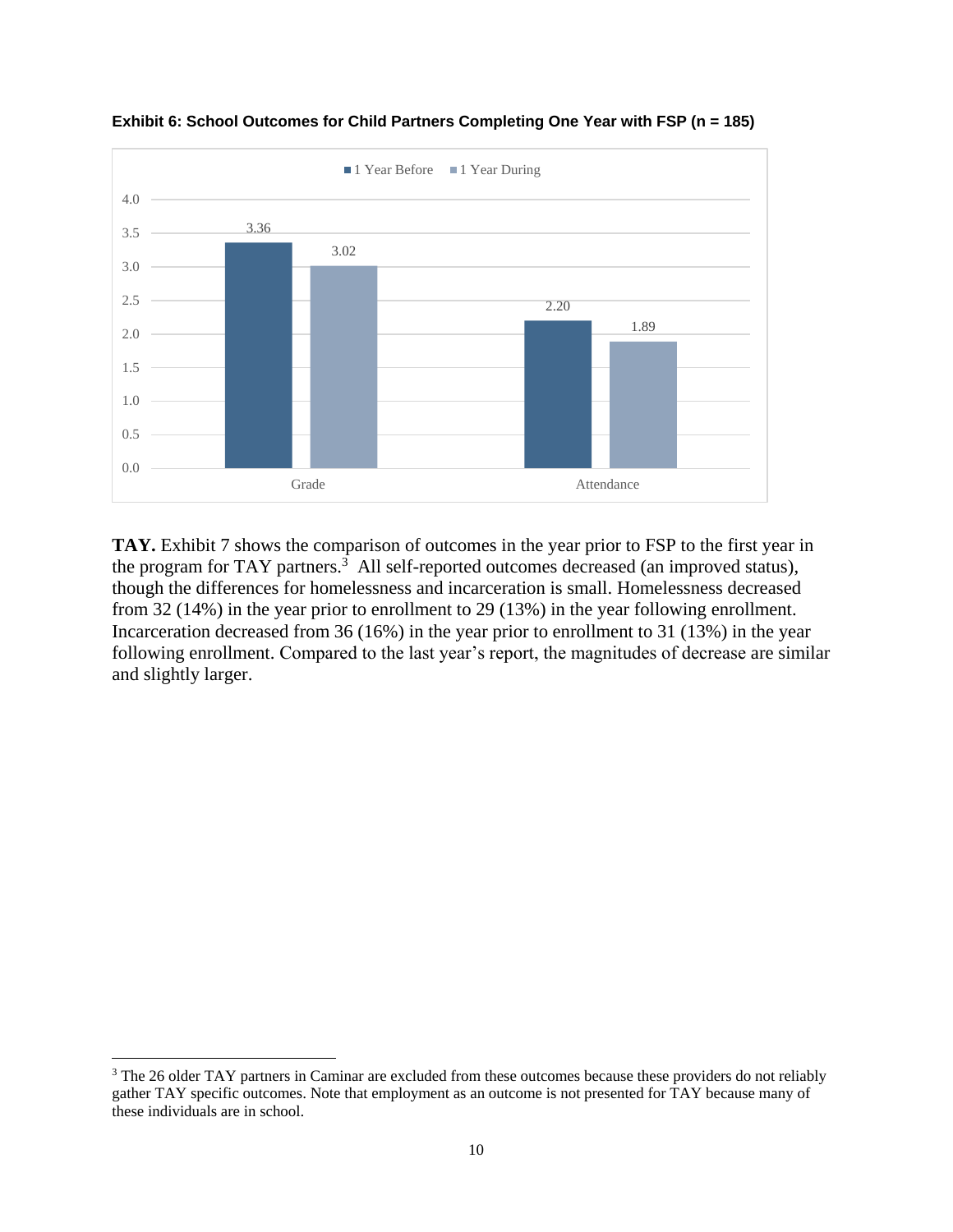



Outcomes on school attendance and grades are presented in Exhibit 8. Attendance and grades for TAY partners change very little. These ratings are on a 1-5 scale; a higher score is better.



**Exhibit 8: School Outcomes for TAY Partners Completing One Year with FSP (n = 230)**

#### **Mental and physical health emergencies by living situation**

Exhibit 8 shows the percentage of adult and older adult partners living in advantageous vs higher risk living situations who had a mental or physical health emergency in their first year on FSP.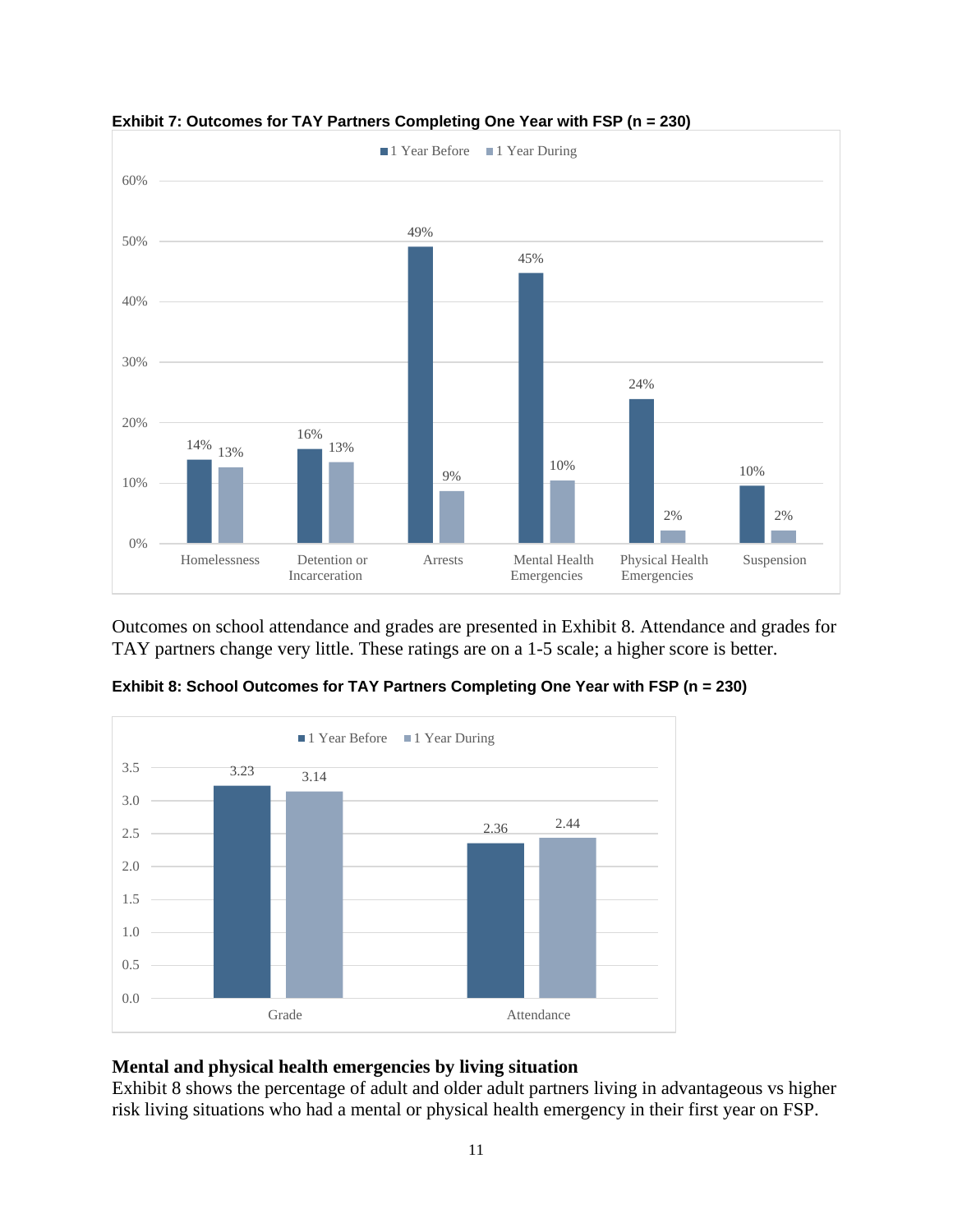Advantageous settings are defined as living with family or foster family, living alone and paying rent, or living in group care or assisted living. High risk settings are defined as homelessness, incarceration, or in a hospitalized setting. As shown in the exhibit, both mental and physical health emergencies were more common among individuals who experienced a high-risk residential setting in their first year of FSP participation.





## <span id="page-14-0"></span>*Telecare*

## **Self-Reported Outcomes—All age groups**

Because the Telecare data only includes 20 partners who have completed at least one year of FSP as of June 30, 2020, we present the findings for all age groups combined due to small sample size. The comparison of outcomes for all Telecare partners in the year prior to FSP enrollment with the first year in an FSP is shown in Exhibit 10. Homelessness, arrests, self-reported mental and physical health emergencies, and substance use disorders all decreased. Each of these demonstrates improvements for partners in the first year of FSP enrollment. Fewer Telecare partners reported substance use disorder treatments one year during the FSP program compared with one year before enrollment.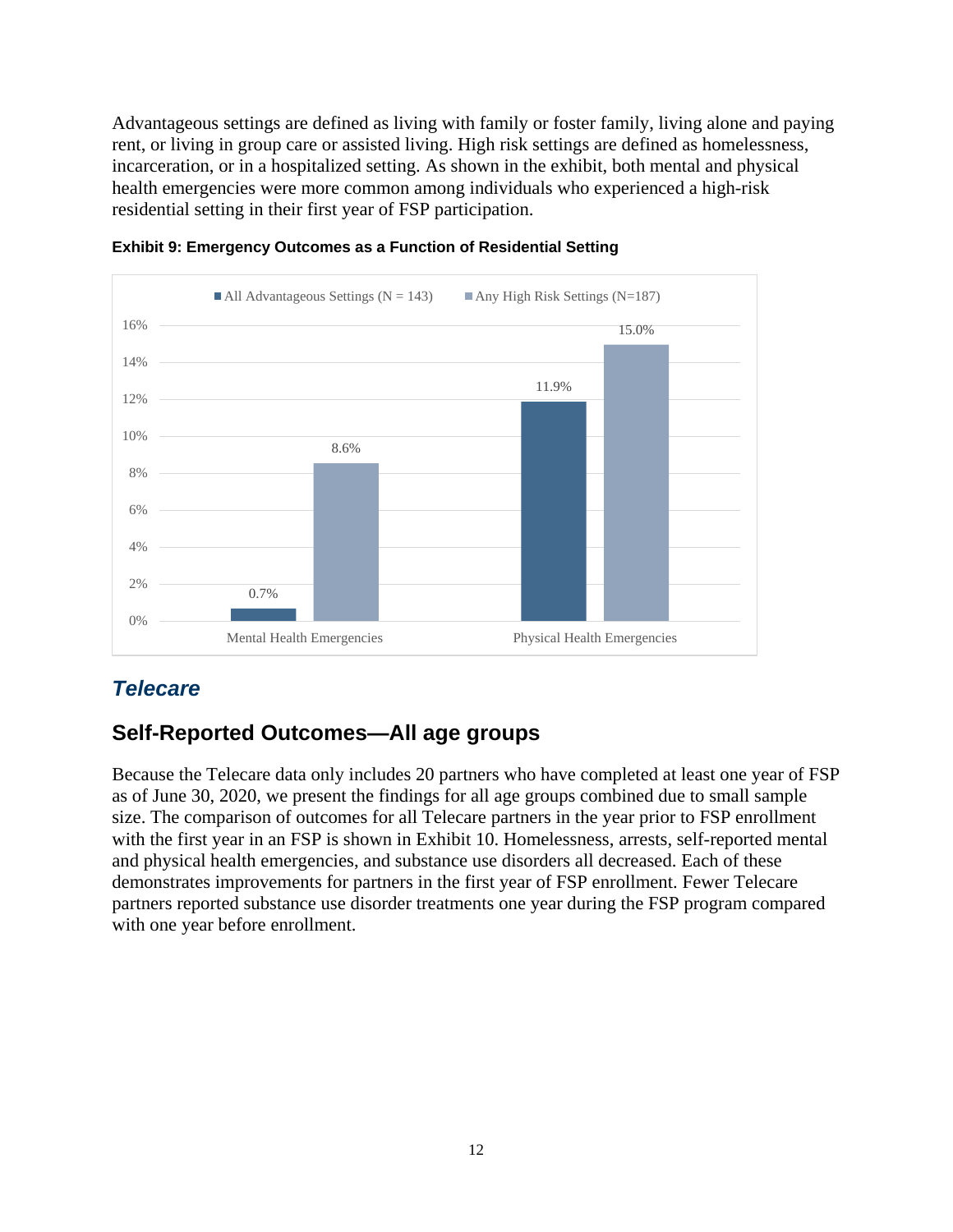

#### **Exhibit 10: Outcomes for Telecare Partners Completing One Year with FSP (n = 20)**

#### **Mental and physical health emergencies by living situation**

Exhibit 11 shows the percentage of Telecare adult and older adult partners living in advantageous vs higher risk living situations who had a mental or physical health emergency in their first year on FSP. As shown in the exhibit, both mental and physical health emergencies only happened with individuals who experienced a high-risk residential setting in their first year of FSP participation.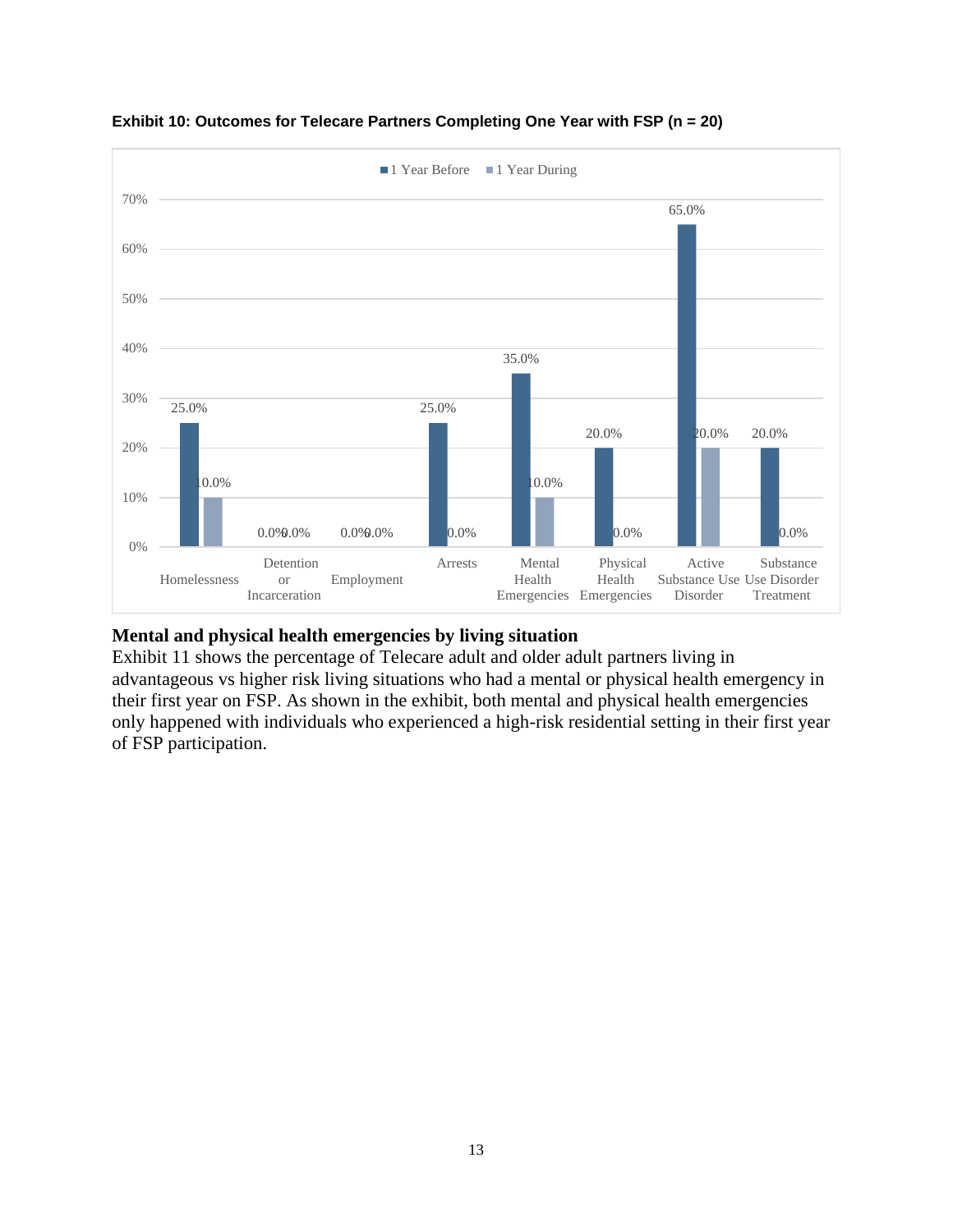

**Exhibit 11: Emergency Outcomes as a Function of Residential Setting among Telecare Partners**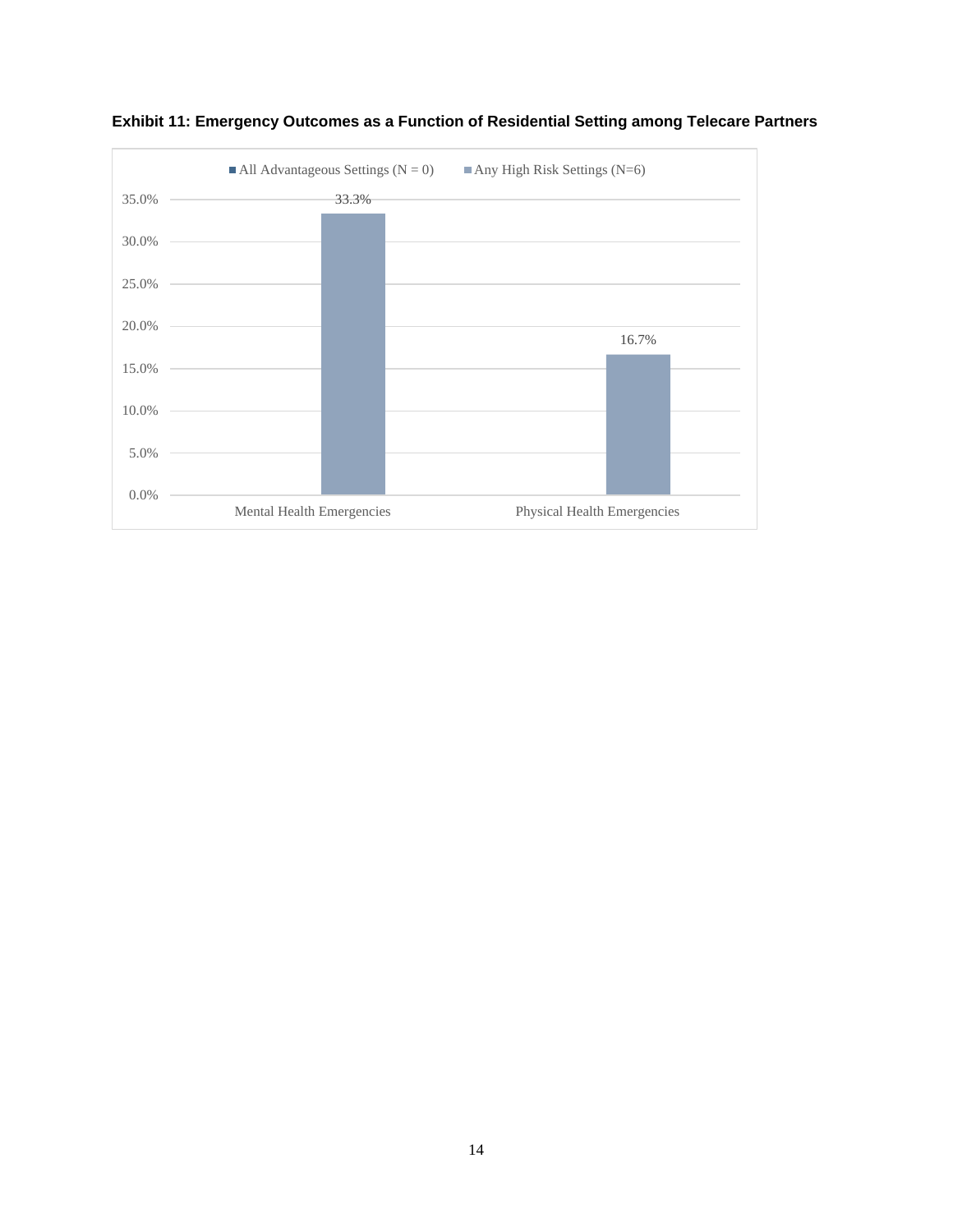## <span id="page-17-0"></span>**Health Care Utilization Overall and Over Time**

### <span id="page-17-1"></span>**Overview**

This section describes (1) overall healthcare utilization across all partners, (2) healthcare utilization by age group, and (3) healthcare utilization for partners over time (2006-2020).

Four hospitalization outcomes are presented for the 213 child, 185 TAY, 329 adult, and 53 older adult FSP partners using the Avatar system (EHR):

- 1. **Partners with any hospitalizations:** measured by any hospital admission in the past 12 months;
- 2. **Partners with any PES:** measured by any PES event in the past 12 months;
- 3. **Average length of hospitalization (in days):** the number of days associated with a hospital stay in the past 12 months; and,
- 4. **Average number of PES event:** the number of PES events in the past 12 months.

Note that the difference in the number of partners across the data sources is due to the difference in age group definition (see Appendix D) and not every partner has a health care record in the County's EHR system.

## <span id="page-17-2"></span>**Overall Healthcare Utilization Outcomes Across all Partners**

We detected statistically significant changes in outcomes from the year before FSP compared to the first year in FSP for all hospitalization outcomes (Exhibit 12). Percent of partners with any hospitalization decreased from 22% before FSP to 11% during FSP. Days in the hospital decreased from 6.92 days before FSP to 2.37 days during FSP. Percent of partners with any psychiatric emergency services (PES) decreased from 42% before FSP to 27% during FSP. The average number of PES events decreased from 1.20 events before FSP to 0.71 events during FSP.

|                                               | <b>Mean</b> | 95% Confidence Interval |  |  |  |  |  |
|-----------------------------------------------|-------------|-------------------------|--|--|--|--|--|
| Percent of Partners with Any Hospitalization* |             |                         |  |  |  |  |  |
| 1 Year Before                                 | 22%         | $(19\% - 25\%)$         |  |  |  |  |  |
| Year 1 During                                 | 11%         | $(9\% - 13\%)$          |  |  |  |  |  |
| Mean Number of Hospital Days, per Partner*    |             |                         |  |  |  |  |  |
| 1 Year Before                                 | 6.92        | $(5.48 - 8.36)$         |  |  |  |  |  |
| Year 1 During                                 | 2.37        | $(1.73 - 3.41)$         |  |  |  |  |  |
| Percent of Partners with any PES Event*       |             |                         |  |  |  |  |  |
| 1 Year Before                                 | 42%         | $(39\% - 46\%)$         |  |  |  |  |  |
| Year 1 During                                 | 27%         | $(24\% - 30\%)$         |  |  |  |  |  |
| Mean PES Events, per Partner*                 |             |                         |  |  |  |  |  |
| 1 Year Before                                 | 1.20        | $(1.03 - 1.37)$         |  |  |  |  |  |
| Year 1 During                                 | 0.71        | $(0.58 - 0.84)$         |  |  |  |  |  |

| Exhibit 12: FSP Partners Have Significantly Improved Hospitalization Outcomes (n=780) |  |  |
|---------------------------------------------------------------------------------------|--|--|
|---------------------------------------------------------------------------------------|--|--|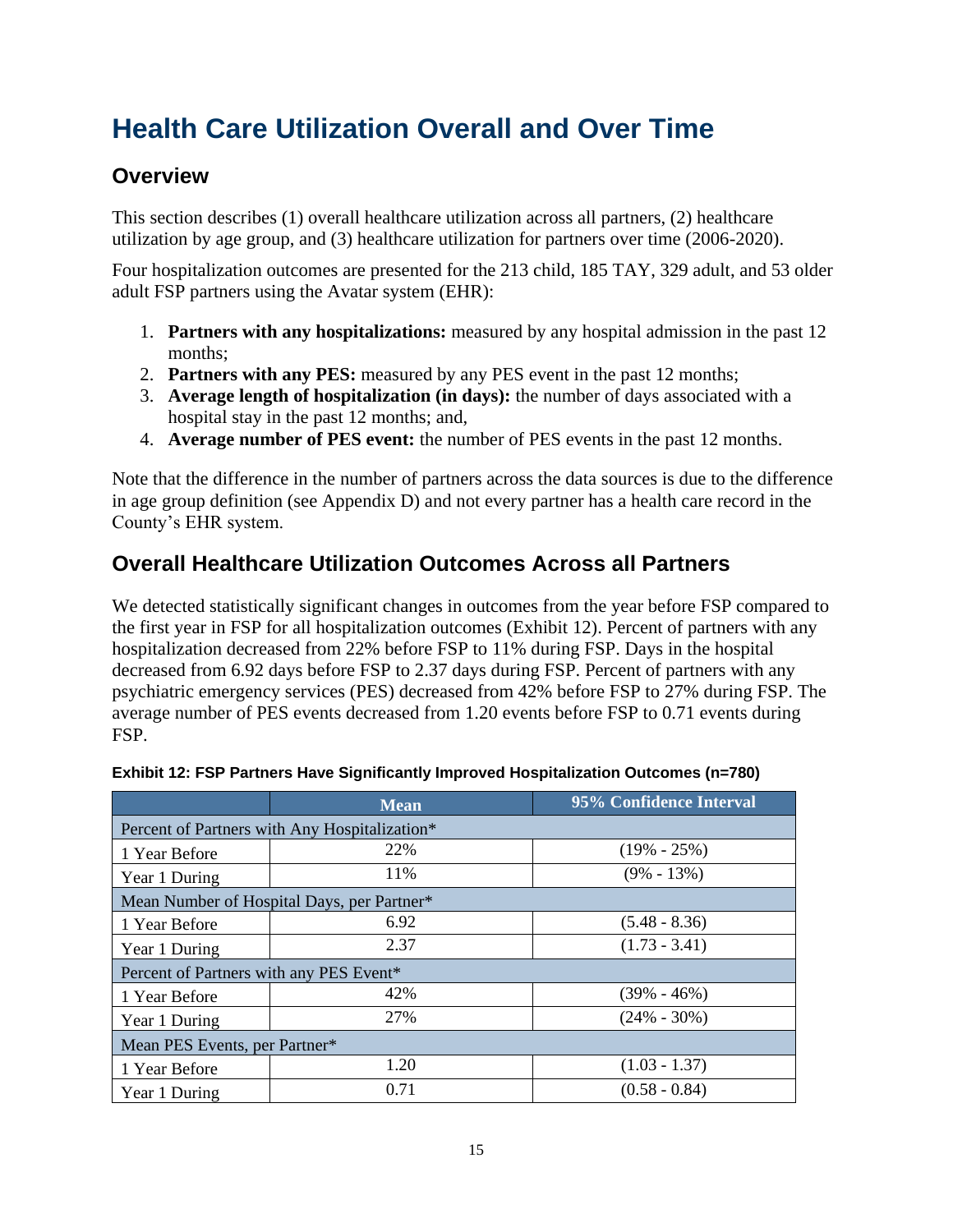\*Significance testing was conducted using Chi-square analysis for percentages and t-tests for means; results are statistically significant at the 95% level.

### *Health Care Utilization for FSP Partners by Age Group*

Hospitalization outcomes are presented in Exhibits 13-16, respectively by age group. For all four age groups, the percent of FSP partners with any hospitalization or PES event decreased after joining FSP. The mean number of hospital days experienced by FSP partners also decreased after FSP enrollment for all but the older adult group. The average number of PES events decreased after FSP enrollment for all the age groups.

#### **Exhibit 13: Hospitalization and PES Outcomes for Adult Partners Completing One Year with FSP (n = 313)**

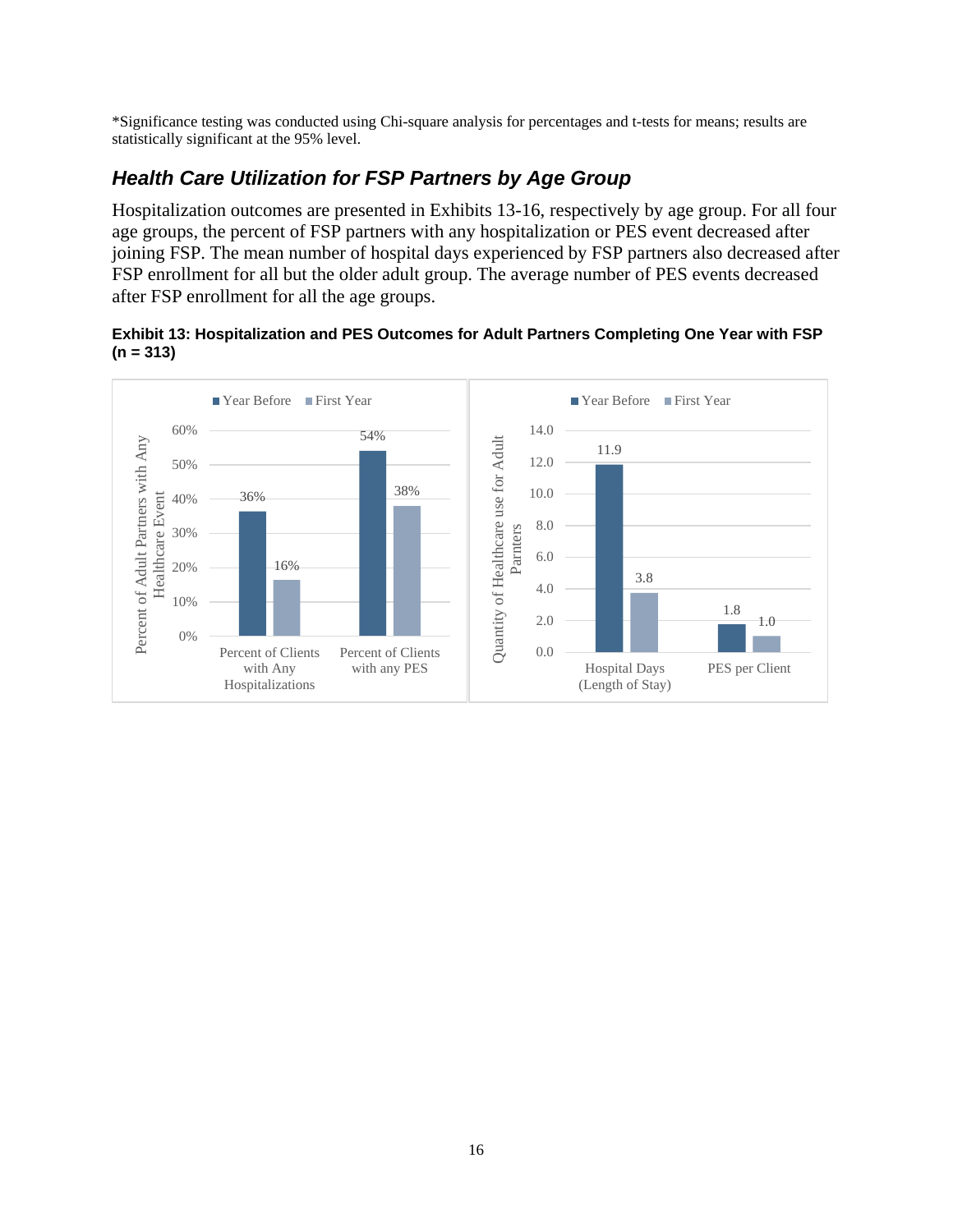

**Exhibit 14: Hospitalization and PES Outcomes for Older Adult Partners Completing One Year with FSP (n = 53)**

**Exhibit 15: Hospitalization and PES Outcomes for Child Partners Completing One Year with FSP (n = 213)**

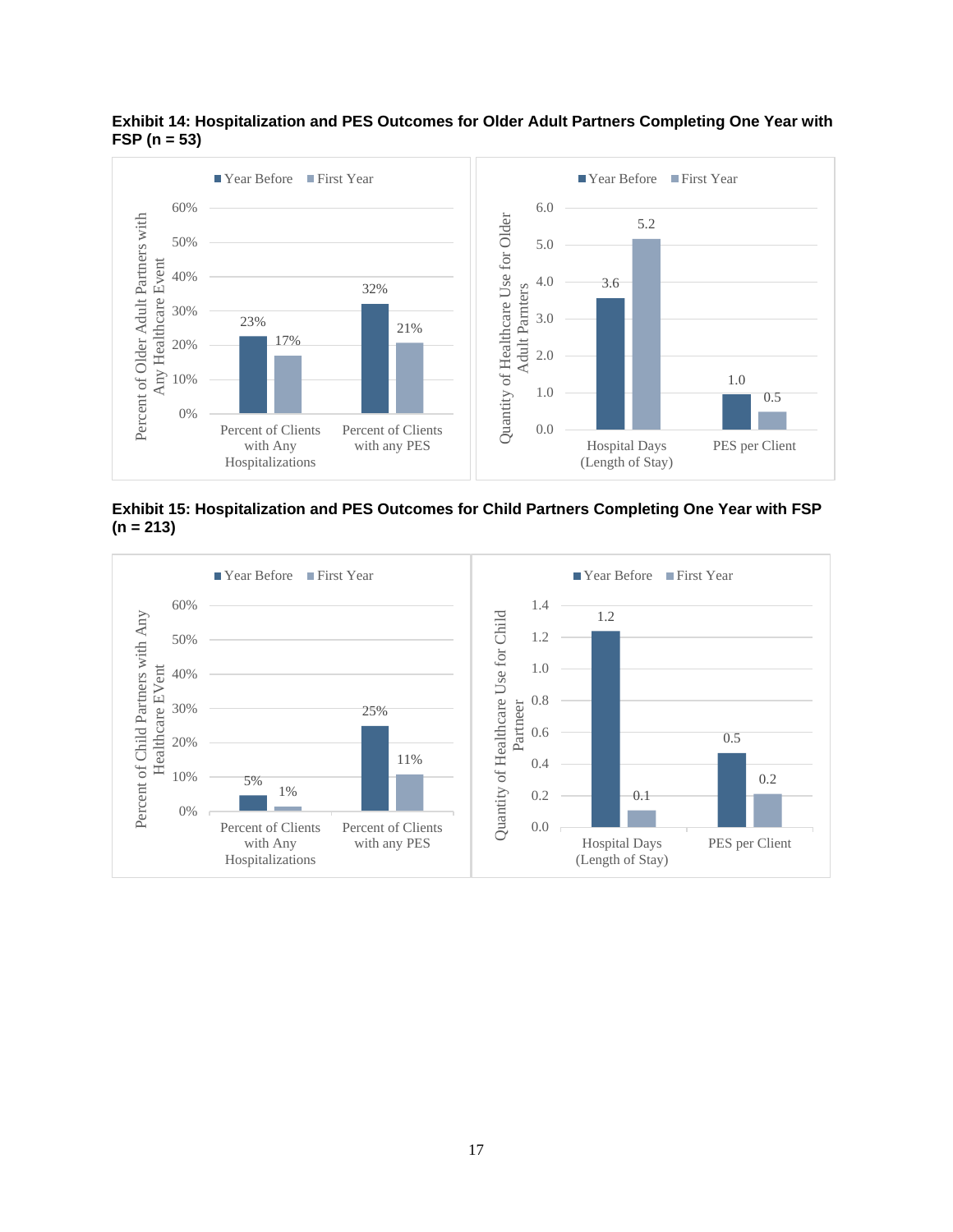

**Exhibit 16: Hospitalization and PES Outcomes for TAY Partners Completing One Year with FSP (n = 185)**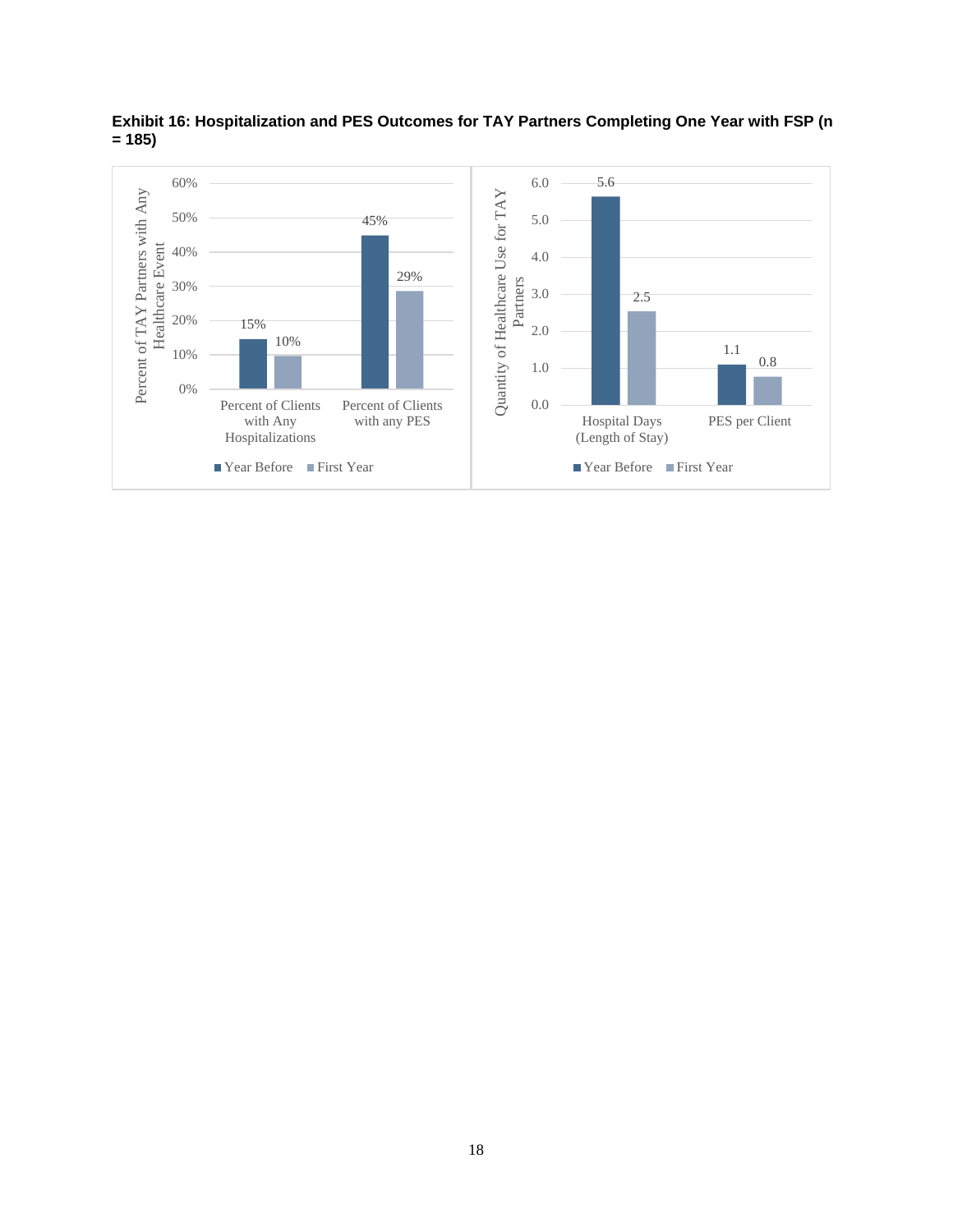### *Health Care Utilization for FSP Partners over Time*

Exhibits 17-20 show the four hospitalization outcomes, stratified by enrollment year. As can be seen in Exhibit 17, the percent of partners with any hospitalization decreased after joining an FSP program for all enrollment year cohorts.





Exhibit 18 displays the mean hospital days per partner by enrollment year. With the exception of 2006 and 2007 cohorts, most partners experienced decreases in the mean number of hospital days regardless of when they enrolled in the program.



**Exhibit 18: Mean Number of Hospital Days by FSP Enrollment Year**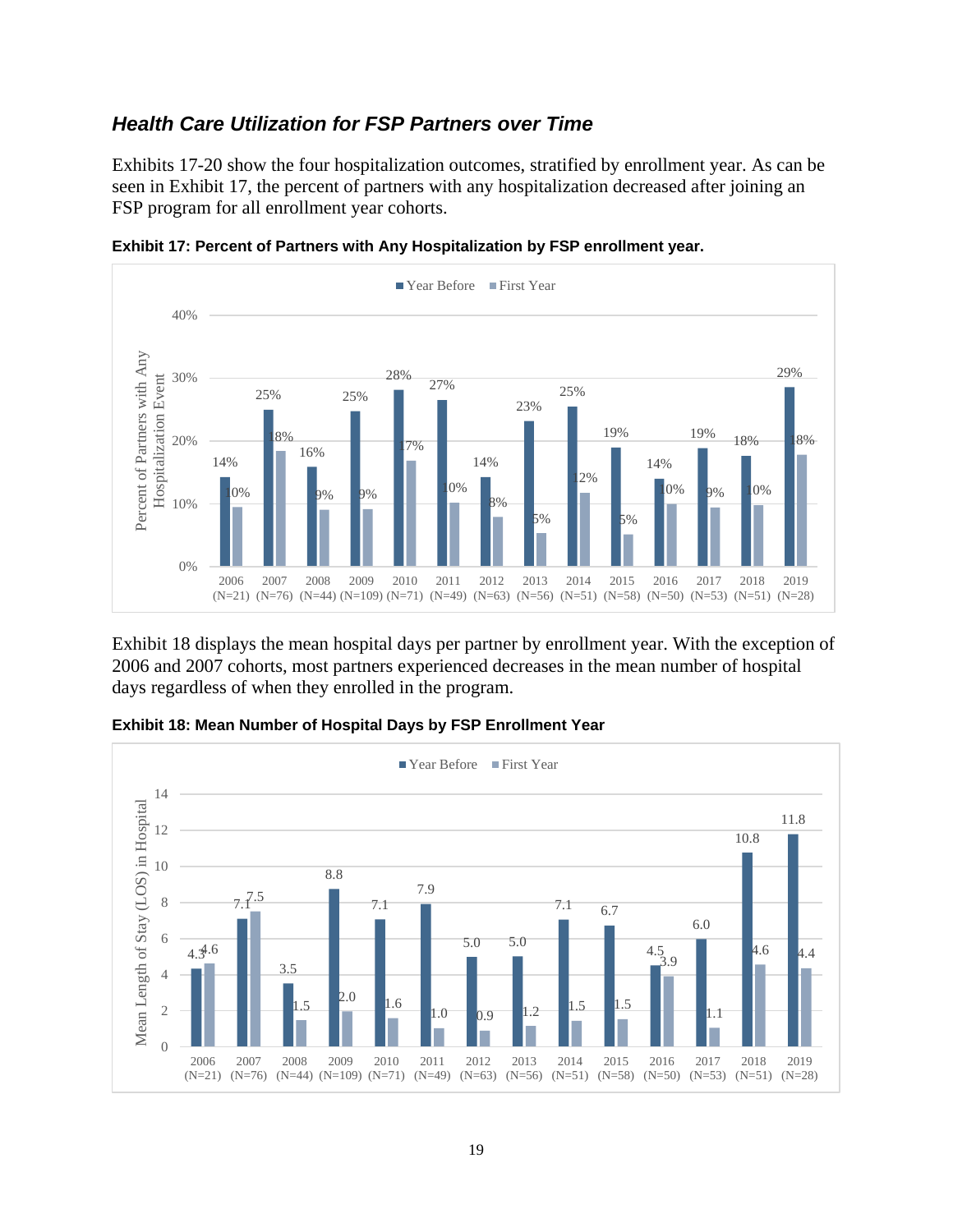Exhibit 19 displays the percent of partners with any PES event by the year they began FSP. All cohorts experienced a decline in the likelihood of a PES event.



**Exhibit 19: Percent of Partners with any PES Event by FSP Enrollment Year**

Finally, exhibit 20 displays the mean PES events per partner by FSP enrollment year. Again, all cohorts experienced a reduction in PES events.

**Exhibit 20: Mean PES Events by FSP Enrollment Year** 

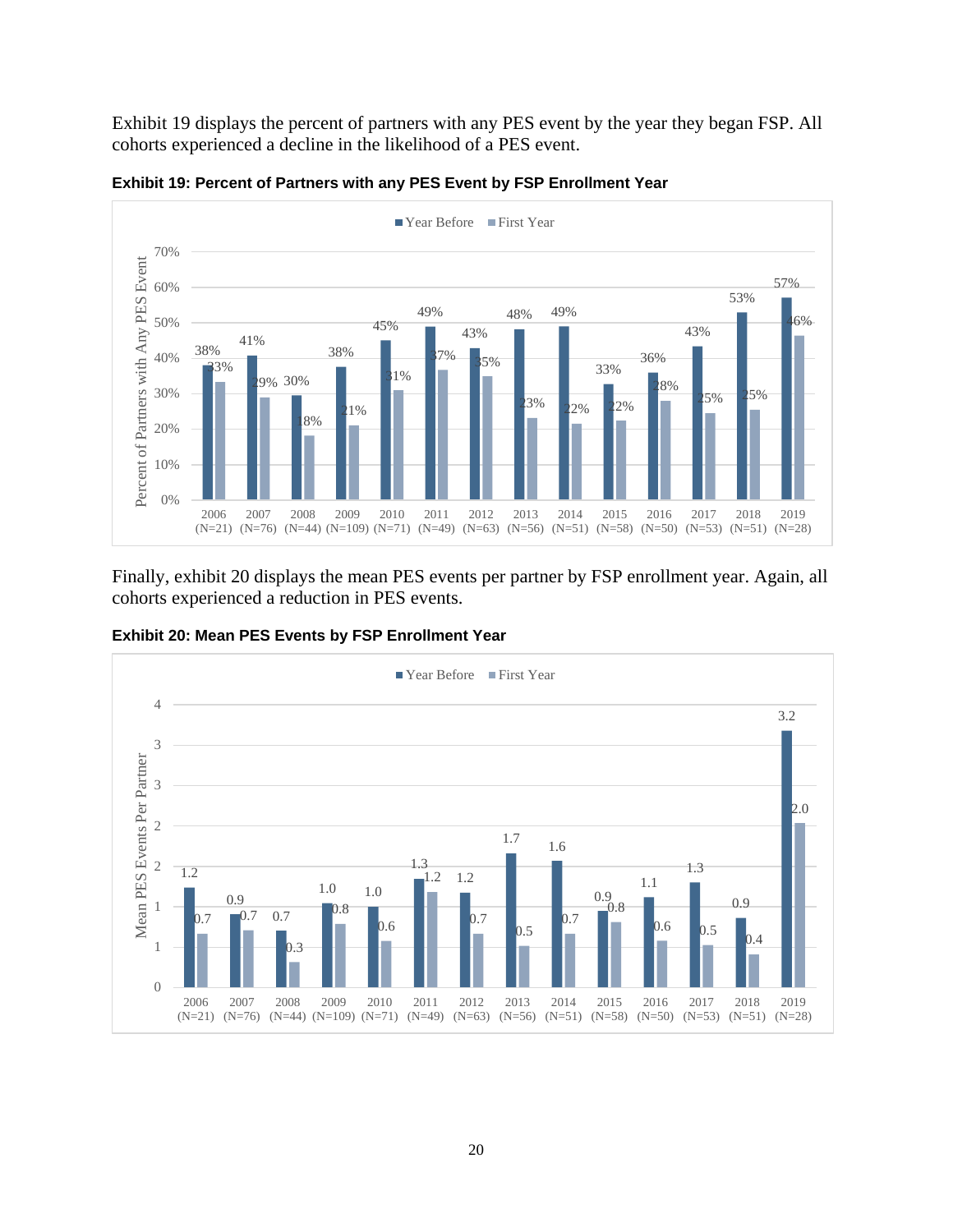## <span id="page-23-0"></span>**Appendix A: Self-Reported Outcomes by Race and Ethnicity among Caminar Partners**

In this section, we present the self-reported outcomes by race and ethnicity using the FSP program survey data from Caminar. The survey data from Caminar contains the most complete information on race and ethnicity among all FSP providers in the County. Among 154 partners from Caminar, the race and ethnicity data are available for 138 of them, where 69 reported as White, 15 Black, 19 Asian, Native Hawaiian or Other Pacific Islander (AAPI), 14 Hispanic, and 21 of other races.

The findings from the self-reported outcomes suggest that the majority of outcomes improved (30 of 40 outcomes) for all reported race and ethnicity groups. Exhibit A1, below, presents the percent change between the year just prior to enrollment in an FSP and the first year enrolled in an FSP, by race and ethnicity. Red (and bold) font in the Exhibit indicates percent change that was not favorable.

Exhibit A1 shows improvements for all race and ethnicity groups for the following self-reported outcomes: mental health emergencies, and physical health emergencies. Partners from all race and ethnicity groups except for the AAPI more or as frequently reported receiving substance use disorder treatment in the year following their enrollment of the FSP program, which may indicate that the integrated care and case management services offered through FSP connected partners with needed care. Among all race and ethnicity groups, partners who self-identified as White had improvements with all outcomes. Black partners had improvements on 6 out of 8 outcomes, while they had no change on employment and substance use disorder treatment. Hispanic partners had improvements on 7 out of 8 outcomes, but they more frequently reported active problems with substance use in their first year with FSP than in the year prior to joining the program. AAPI partners improved on 4 out of 8 outcomes (the fewest among the five race and ethnicity groups), while they did not improve on homelessness and incarceration, had more arrests, and less frequently reported substance use disorder treatment. Partners of other races improved on 5 outcomes, they did not improve on homelessness, employment, or having an active problem with substance use in their first year with FSP than in the year prior to joining the program.

| <b>FSP</b> Outcomes               | <b>White</b>                   |          | <b>Black</b> |           |          |            |
|-----------------------------------|--------------------------------|----------|--------------|-----------|----------|------------|
| <b>Self-reported Outcomes</b>     | $N = 69$                       |          |              | $N = 15$  |          |            |
|                                   | Yr before                      | Yr after | change       | Yr before | Yr after | change     |
| <b>Homelessness</b>               | 26                             | 16       | $-38%$       | 8         | 6        | $-25.0%$   |
| <b>Detention or Incarceration</b> | 16                             | Q        | $-44\%$      | 6         | 4        | $-33.3%$   |
| <b>Employment</b>                 | 0                              |          | N/A          |           |          | N/A        |
| <b>Arrests</b>                    | 11                             |          | $-91\%$      | 3         |          | $-100.0\%$ |
| <b>Mental Health Emerg.</b>       | 50                             | 11       | $-78%$       | 11        | ↑        | $-82\%$    |
| <b>Physical Health Emerg.</b>     | 27                             | 8        | $-70%$       | 8         |          | $-63%$     |
| <b>Active S.U. Disorder</b>       | 33                             | 31       | $-6\%$       | 8         | 6        | $-25%$     |
| <b>S.U. Treatment</b>             | 15                             | 16       | 7%           | 3         | 3        | $0\%$      |
| <b>FSP Outcomes</b>               | <b>AAPI</b><br><b>Hispanic</b> |          |              |           |          |            |

#### **Exhibit A1: Percent Change in Outcomes by Race and Ethnicity, Year before FSP Compared with First Year with FSP, among Caminar Partners**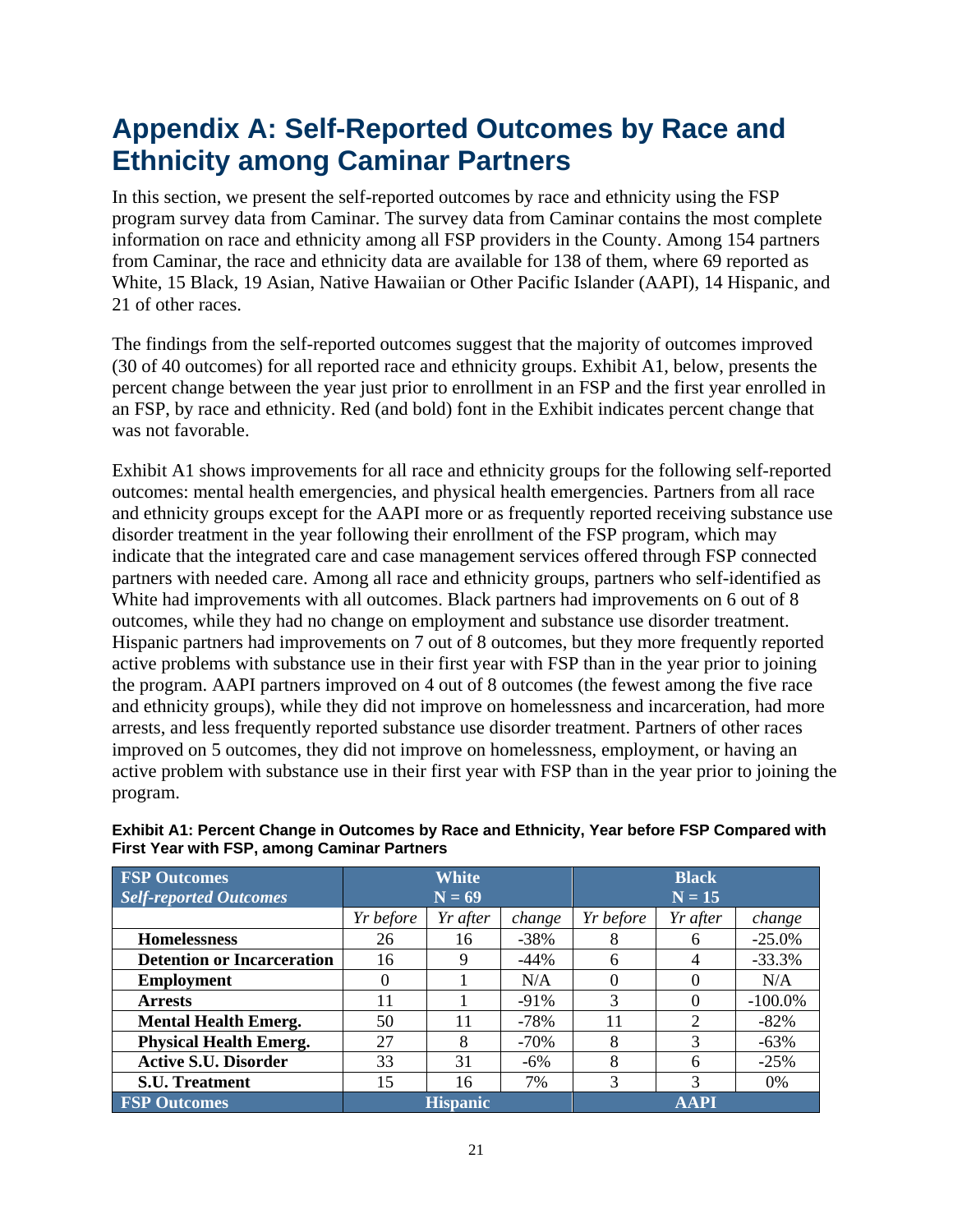| <b>Self-reported Outcomes</b>     |                | $N = 14$                    |         | $N = 19$  |          |         |
|-----------------------------------|----------------|-----------------------------|---------|-----------|----------|---------|
|                                   | Yr before      | Yr after                    | change  | Yr before | Yr after | change  |
| <b>Homelessness</b>               | 6              | 5                           | $-17%$  | 5         |          | $0\%$   |
| <b>Detention or Incarceration</b> | 6              | 3                           | $-50%$  | 3         | 3        | 0%      |
| <b>Employment</b>                 | $\overline{0}$ |                             | N/A     | $\theta$  |          | N/A     |
| <b>Arrests</b>                    | $\overline{4}$ |                             | $-75%$  | $\Omega$  |          | N/A     |
| <b>Mental Health Emerg.</b>       | 12             | 3                           | $-75%$  | 14        | 6        | $-57\%$ |
| <b>Physical Health Emerg.</b>     | 6              | $\overline{2}$              | $-67%$  | 7         | 3        | $-57\%$ |
| <b>Active S.U. Disorder</b>       | 8              | 9                           | 13%     | 9         | 4        | $-56%$  |
| <b>S.U. Treatment</b>             | $\overline{4}$ | 7                           | 75%     | 4         | $\theta$ | $-100%$ |
| <b>FSP Outcomes</b>               |                | <b>Other Races</b>          |         |           |          |         |
| <b>Self-reported Outcomes</b>     |                | $N = 21$                    |         |           |          |         |
|                                   | Yr before      | Yr after                    | change  |           |          |         |
| <b>Homelessness</b>               | 2              | 2                           | 0%      |           |          |         |
| <b>Detention or Incarceration</b> | 5              | $\mathcal{D}_{\mathcal{A}}$ | $-60%$  |           |          |         |
| <b>Employment</b>                 | $\theta$       | $\overline{0}$              | N/A     |           |          |         |
| <b>Arrests</b>                    | 3              | $\theta$                    | $-100%$ |           |          |         |
| <b>Mental Health Emerg.</b>       | 14             | $\overline{2}$              | $-86%$  |           |          |         |
| <b>Physical Health Emerg.</b>     | 8              | 3                           | $-63%$  |           |          |         |
| <b>Active S.U. Disorder</b>       | 9              | 9                           | 0%      |           |          |         |
| <b>S.U. Treatment</b>             | 5              | 8                           | 60%     |           |          |         |

Note. The table above indicates the percent change in the percent of partners with any events, comparing the year just prior to FSP with the first year on FSP. Red (and bold) font indicates outcomes that worsened, such as more active substance use disorder for Hispanic partners or more arrests for AAPI partners.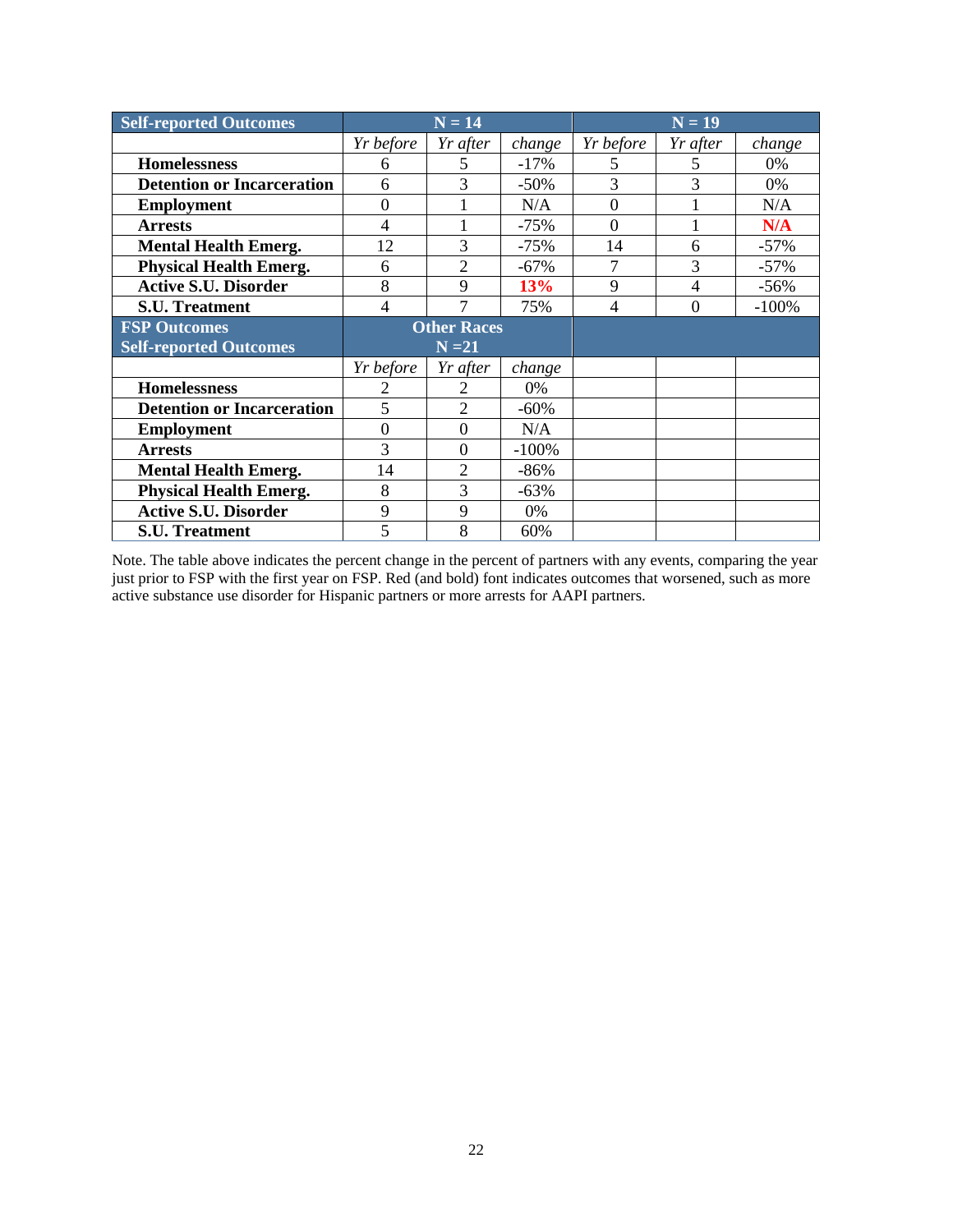## <span id="page-25-0"></span>**Appendix B: Additional Detail on Residential Outcomes**

For residential setting outcomes, we present all the categories of living situations and compare the percentages of any partners spending any time in various residential settings the year prior to FSP and in the first year of FSP participation. A list of all residential settings and how they are categorized, is presented in Appendix D with the methodological approach.

As can be seen in Exhibit B1, the percent of clients reporting any time in an inpatient clinic, homeless, incarcerated, or living with parents decreases. In contrast, the percent of clients reported any time in assisted living, group home, or community care environment, and those who reported living alone or with others, paying rent increases.





Note. Residential settings are not mutually exclusive, so percents may exceed 100.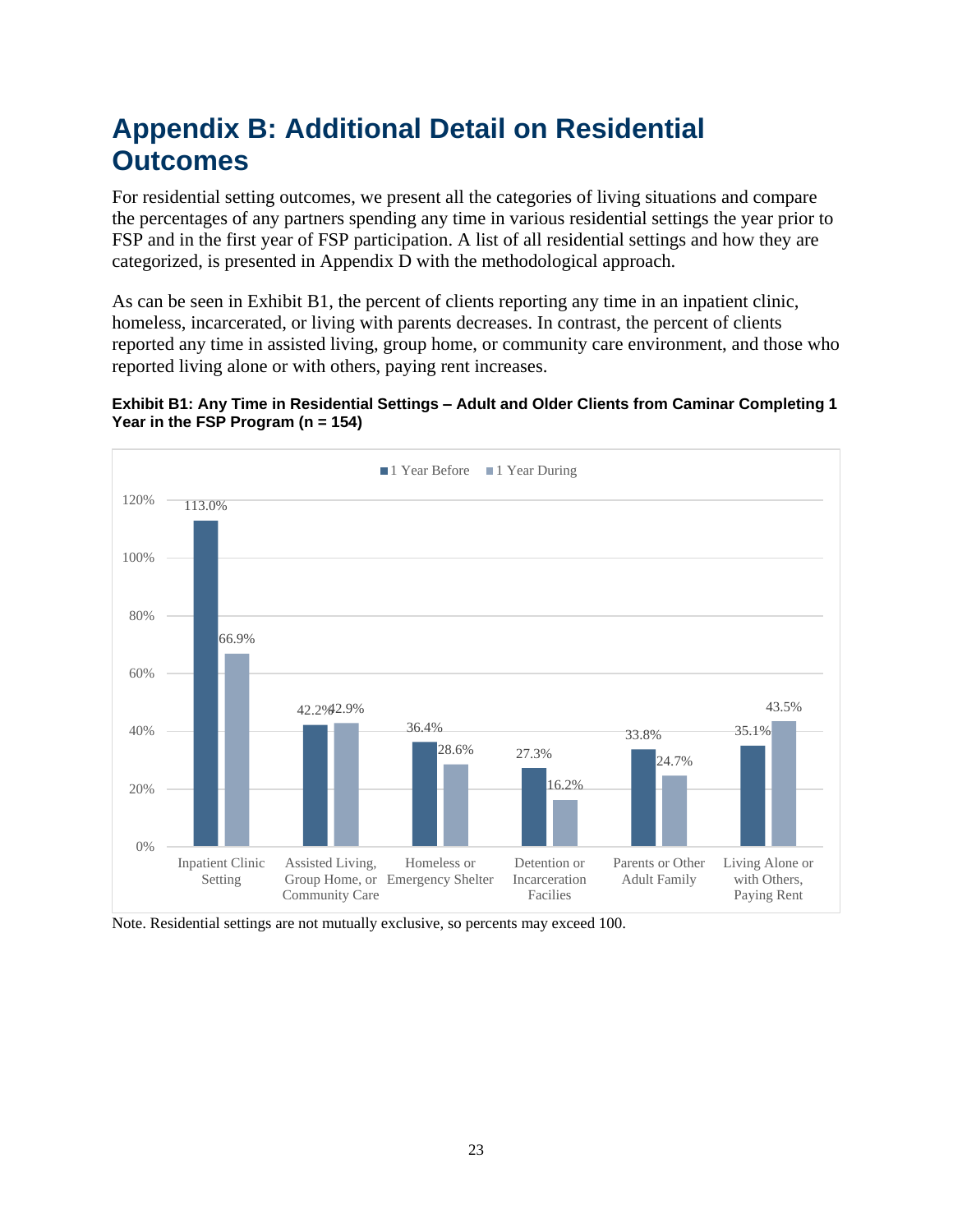



## **Telecare**

As shown in Exhibit B3, the percent of Telecare clients reporting any time in an inpatient clinic, homeless, or living with parents decreases. In contrast, the percent of clients who reported living alone or with others, paying rent increases.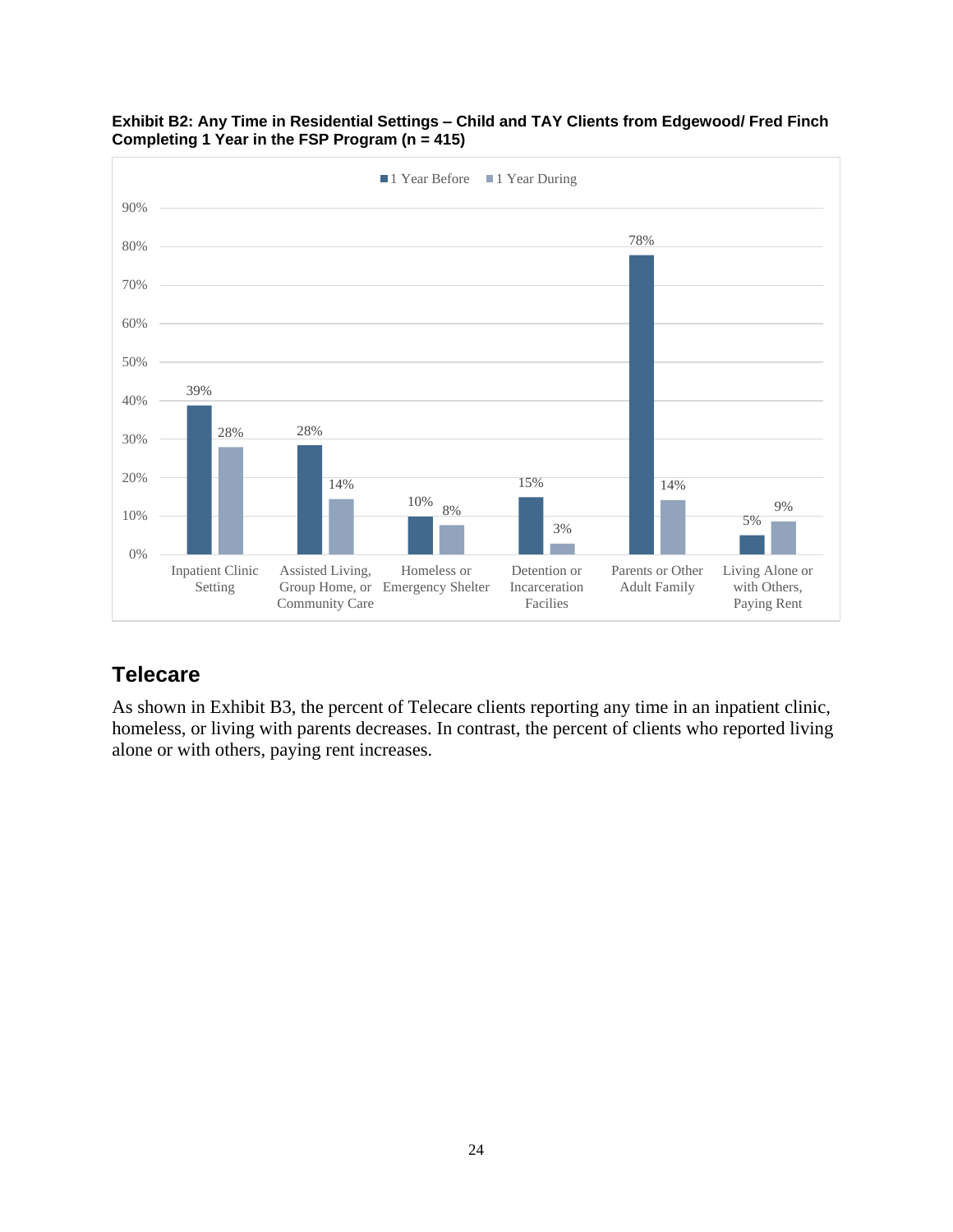



Note. Residential settings are not mutually exclusive, so percents may exceed 100.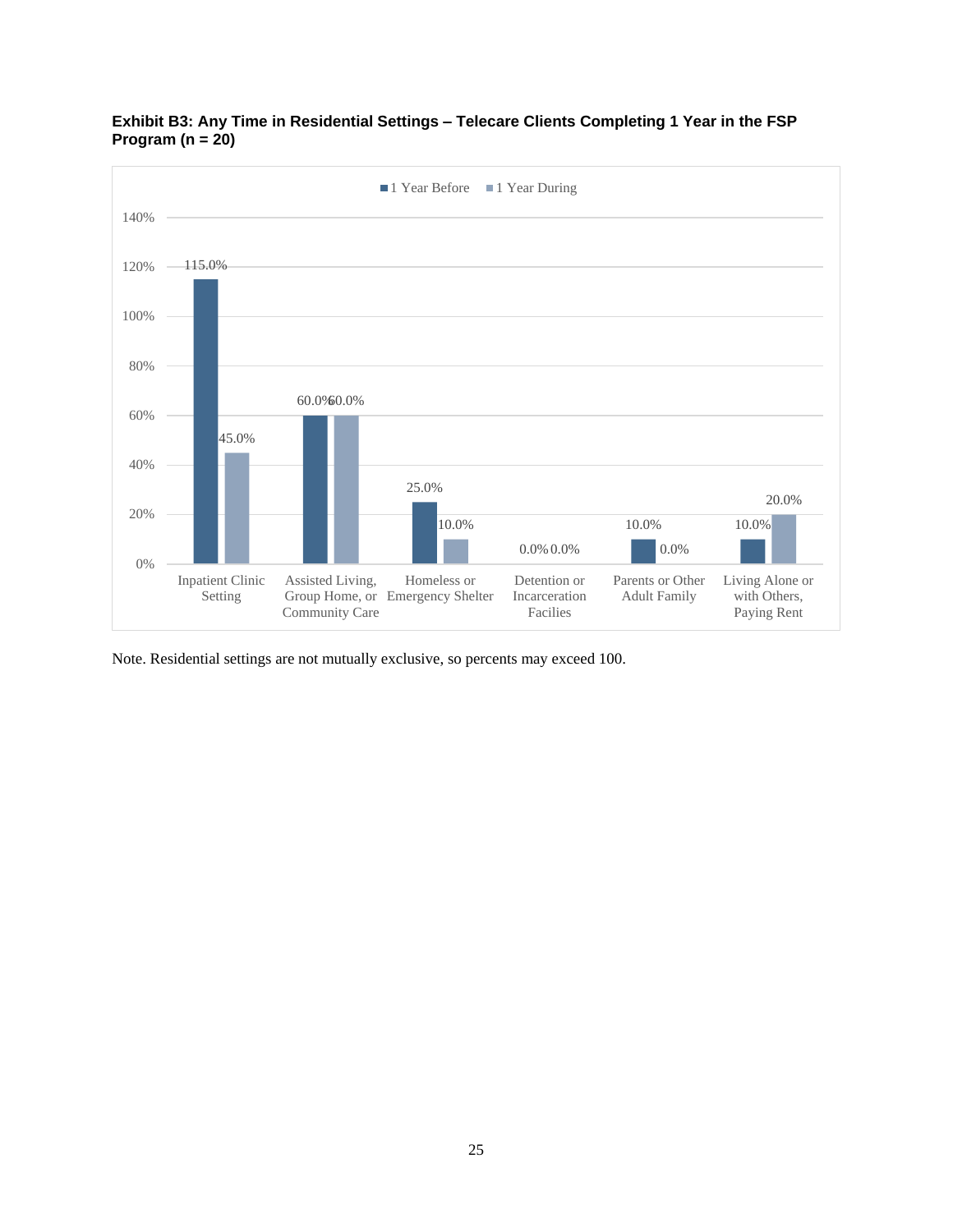## <span id="page-28-0"></span>**Appendix C: Additional Detail on Outcomes by FSP Providers**

This section provides more detail on the results presented in the main report. No outcomes are presented for any group of partners with 10 or fewer individuals.

Exhibit C1-C3, presents the percent of partners with any events the year just prior to FSP enrollment and the first year in an FSP, as well as the percent improvement for each FSP provider. Percent improvement is the percent change in the percent of partners with any events.

As can be seen in Exhibit C1, there are improvements comparing the year prior to FSP to the first year during FSP for Caminar on all the available self-reported outcomes.

**Exhibit C1. Percent of Caminar Partners with Outcome Events by Year and Percent Change in Prevalence of Outcome Events (Year before FSP vs. the first year of FSP participation)**

| <b>Survey Outcomes, Caminar</b>         | 1 Year<br><b>Before</b> | <b>Year 1</b><br><b>During</b> | Change $(\% )$ |
|-----------------------------------------|-------------------------|--------------------------------|----------------|
| <b>Homelessness</b>                     | 36.4%                   | 28.6%                          | $-21.4%$       |
| <b>Detention or Incarceration</b>       | 27.3%                   | 16.2%                          | $-40.5%$       |
| <b>Arrests</b>                          | 26.6%                   | 3.2%                           | $-87.8\%$      |
| <b>Mental Health Emergencies</b>        | 72.7%                   | 18.2%                          | $-75.5\%$      |
| <b>Physical Health Emergencies</b>      | 40.3%                   | 12.3%                          | $-69.4%$       |
| <b>Employment</b>                       | $0.6\%$                 | 2.6%                           | 300%           |
| <b>Active Substance Use Disorder</b>    | 48.7%                   | 43.5%                          | $-10.7\%$      |
| <b>Substance Use Disorder Treatment</b> | 21.4%                   | 25.3%                          | 18.2%          |

As can be seen in Exhibit C2, there are improvements comparing the year prior to FSP to the first year during FSP for Telecare on most available self-reported outcomes, except for detention or incarceration, employment, and substance use disorder treatment. The percent difference with any detention or incarceration and employment is reported as N/A because the percent of partners with detention or incarceration and employment did not change (from 0% to 0%). Thus, the denominator is 0.

#### **Exhibit C2. Percent of Telecare Partners with Outcome Events by Year and Percent Change in Prevalence of Outcome Events (Year before FSP vs. the first year of FSP participation)**

| <b>Survey Outcomes, Telecare</b>     | 1 Year<br><b>Before</b> | Year 1<br><b>During</b> | Change $(\% )$ |
|--------------------------------------|-------------------------|-------------------------|----------------|
| <b>Homelessness</b>                  | 25.0%                   | 10.0%                   | $-60.0\%$      |
| <b>Detention or Incarceration</b>    | $0.0\%$                 | $0.0\%$                 | N/A            |
| <b>Arrests</b>                       | 25.0%                   | $0.0\%$                 | $-100.0\%$     |
| <b>Mental Health Emergencies</b>     | 35.0%                   | 10.0%                   | $-71.4%$       |
| <b>Physical Health Emergencies</b>   | 20.0%                   | $0.0\%$                 | $-100.0\%$     |
| <b>Employment</b>                    | $0.0\%$                 | $0.0\%$                 | N/A            |
| <b>Active Substance Use Disorder</b> | 65.0%                   | 20.0%                   | $-69.2%$       |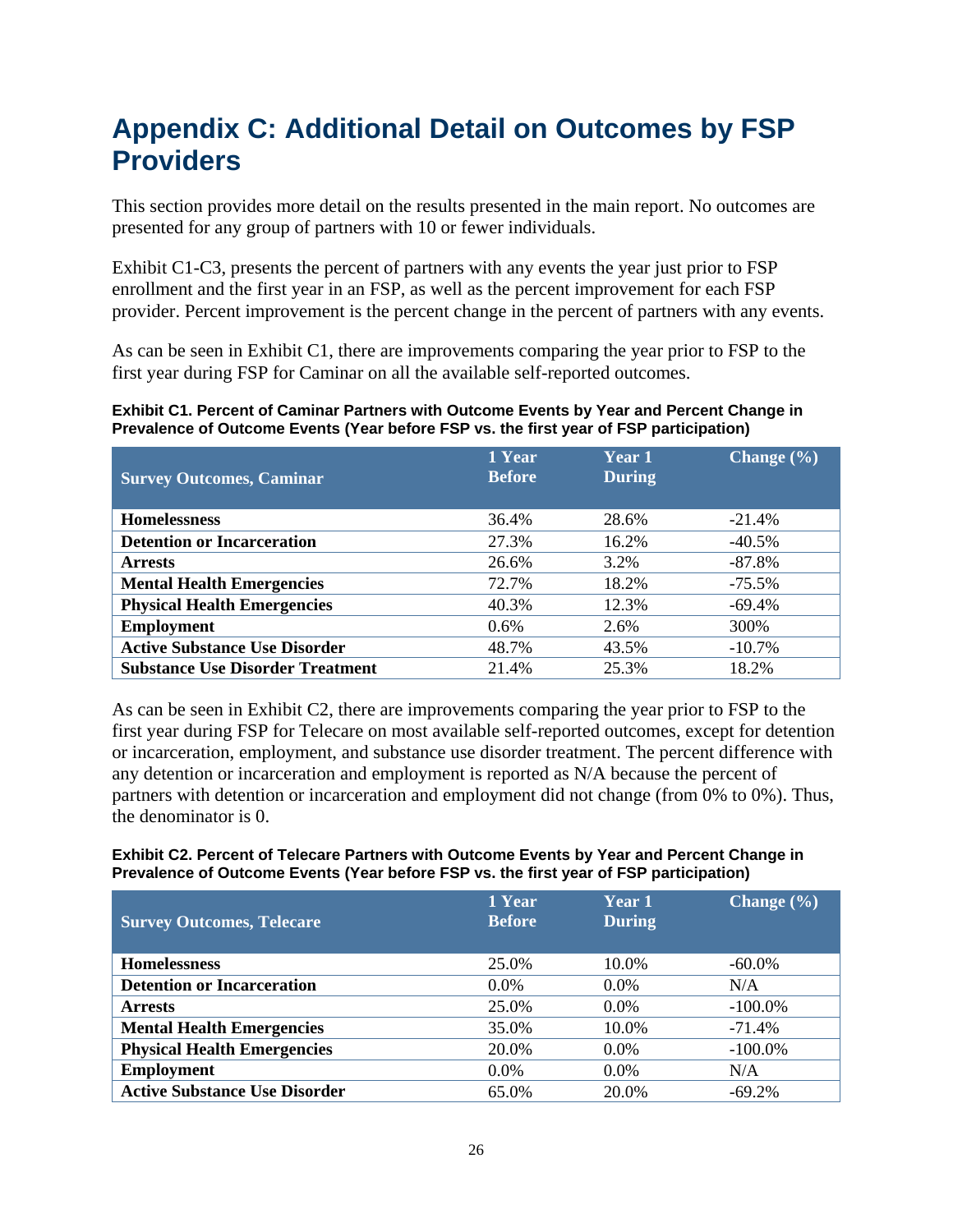| <b>Substance</b><br>--<br>Use Disorder Treatment<br>. | $\gamma_{\%}$<br>,, | $0\%$ |  |
|-------------------------------------------------------|---------------------|-------|--|
|                                                       |                     |       |  |

Red (bold) font indicates outcomes that worsened, such as less frequently reported substance use disorder treatment.

Exhibit C3 shows improvement in many outcomes except for grade and attendance.

#### **Exhibit C3. Percent of Edgewood Partners with Outcome Events by Year and Percent Change in Prevalence of Outcome Events (Year before FSP vs. the first year of FSP participation)**

| <b>Survey Outcomes, Edgewood</b>   | 1 Year<br><b>Before</b> | <b>Year 1</b><br><b>During</b> | Change $(\% )$ |
|------------------------------------|-------------------------|--------------------------------|----------------|
| <b>Homelessness</b>                | 9.9%                    | 8.4%                           | $-14.6\%$      |
| <b>Detention or Incarceration</b>  | 14.9%                   | 14.2%                          | $-4.8\%$       |
| <b>Arrests</b>                     | 40.7%                   | 7.2%                           | $-82.2%$       |
| <b>Mental Health Emergencies</b>   | 42.2%                   | 7.7%                           | $-81.7\%$      |
| <b>Physical Health Emergencies</b> | 16.9%                   | 1.4%                           | $-91.4%$       |
| <b>Suspension</b>                  | 15.4%                   | 6.0%                           | $-82.1%$       |
| Grade                              | 3.36                    | 3.06                           | $-9.0\%$       |
| <b>Attendance</b>                  | 2.25                    | 2.08                           | $-7.5\%$       |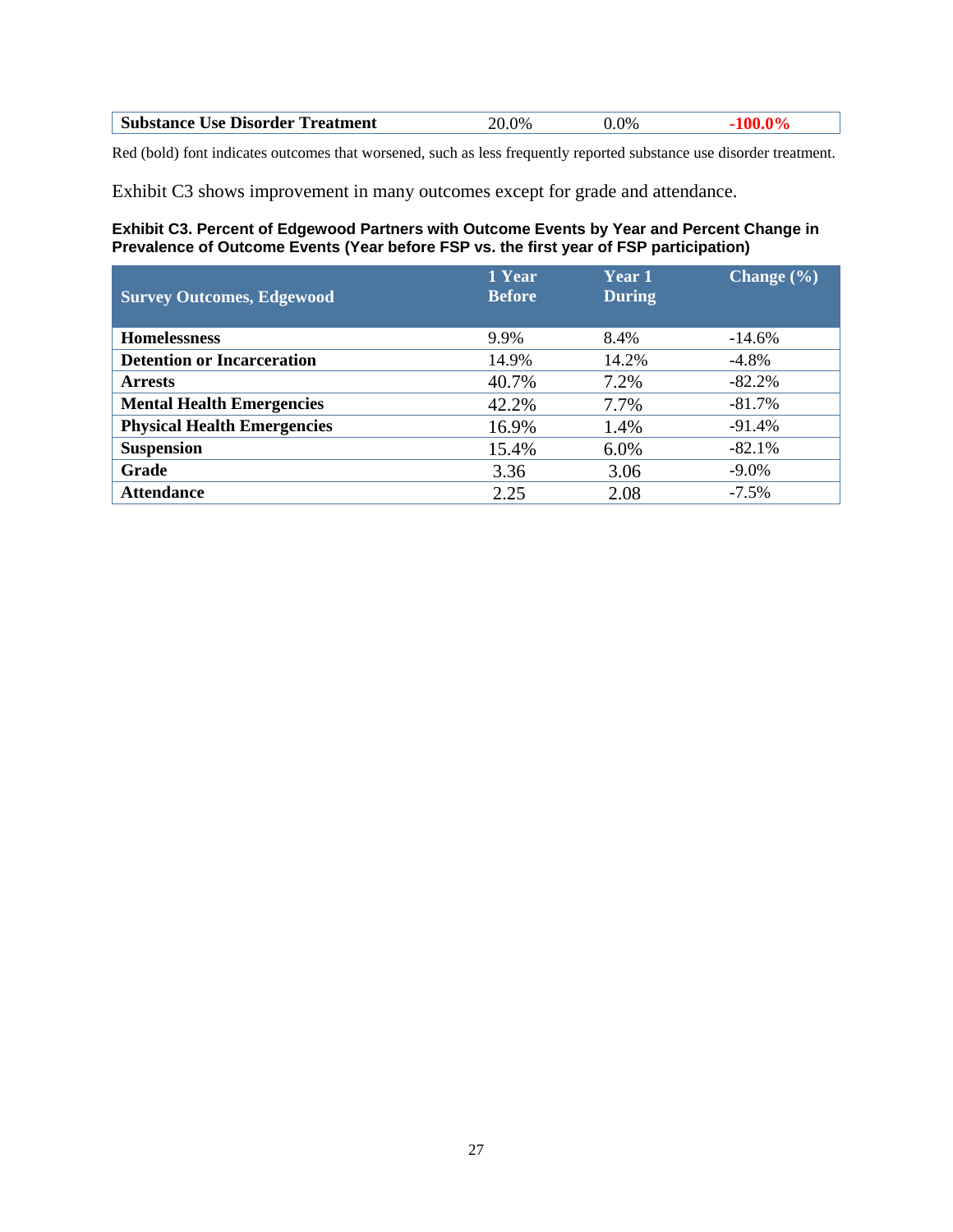## <span id="page-30-0"></span>**Appendix D: Methods**

## <span id="page-30-1"></span>**Methodology for FSP Survey Data Analysis**

The FSP survey data are collected by providers via discussions with partners and should thus be viewed as self-report. Among the providers included in these analyses (Fred Finch/Edgewood, Caminar, and Telecare), 589 partners completed a full year with FSP since program inception.

In general, three datasets are obtained for this report: one from Caminar, one from Telecare and one from Edgewood. All providers provide their datasets in a Microsoft Excel format. In 2018, Telecare changed their data system for the FSP survey in which the data structure and variable names were different from before. Due to data reliability issues, Telecare only provided the data after their data system change—data from December 2018 onward. Therefore, the main analysis of this report includes all Caminar and Edgewood partners, and a separate analysis is included for Telecare data since December 2018.

Edgewood/Fred Finch serve child partners and transitional age youth (TAY) partners. Caminar and Telecare serve primarily adult and older adult partners, and a small number of older TAY clients. Exhibit D1 below describes the age group of partners completing at least one full year of FSP by provider. For Telecare, this data includes December 2018 through June 2020.

| <b>Age Group</b>            | Edgewood/<br><b>Fred Finch</b> | <b>Caminar</b> | <b>Telecare</b> | Total* |
|-----------------------------|--------------------------------|----------------|-----------------|--------|
| Child (aged 16 and younger) | 185                            | $- -$          | $- -$           | 185    |
| TAY (aged $17-25$ )         | 230                            | 26             |                 | 257    |
| Adult (aged 26 -59)         | --                             | 1 1            |                 | 127    |
| Older Adult (aged $60+$ )   | $- -$                          |                |                 | 20     |
| <b>Total</b>                | 415                            | 154            | 20              | 589    |

#### **Exhibit D1: Summary of Partners One Full Year of FSP**

\*Telecare partners were not reported in the survey outcomes by age group, a separate analysis was conducted for Telecare partners all age groups combined due to small sample size.

A master assessment file with FSP start and end dates and length of FSP tenure was created at the client level. Note that for clients who stopped and then reestablished their FSPs, we only kept the record corresponding with their most recent participation in an FSP (using Global ID), as indicated in the State's documentation.

*Partner type* (child, TAY, adult, and older adult) is determined by the Partnership Assessment Form (PAF) data.

- For Caminar and Edgewood/Fred Finch, this was done by selecting records with specific Age Group codes, i.e.:
	- o Caminar: selected records with Age Group codes of "7" (TAY partner, aged 17 to 25), "4" (adult partner, aged 25 to 59), and "10" (older adult partner, aged 60 and older).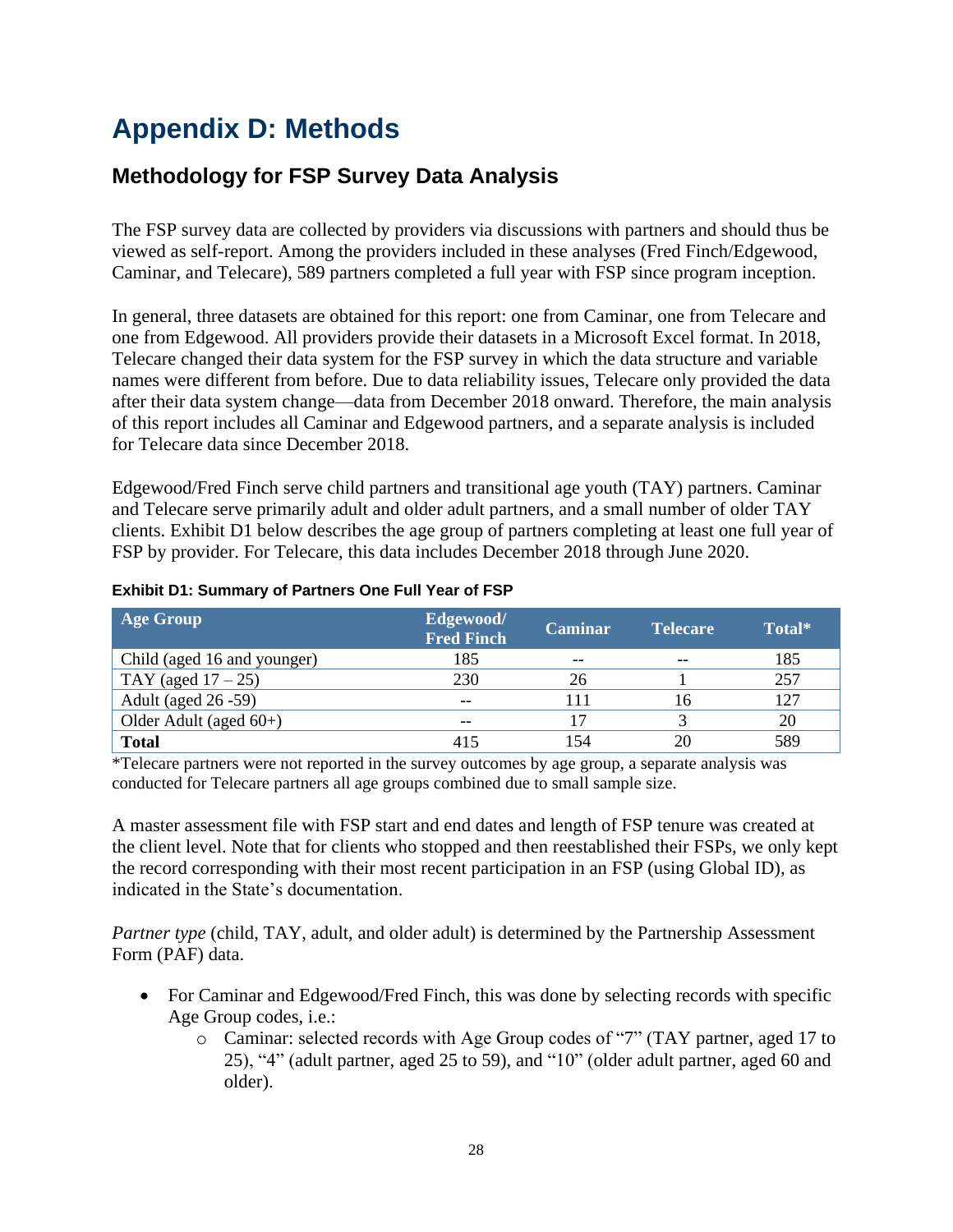- o Edgewood/Fred Finch: selected records with Age Group codes of "1" (child partner, aged 16 and younger) and "4" (TAY partner, aged 17 to 25).
- o In both cases, this was confirmed using the data file's continuous *Age* variable.
- For Telecare data, partners were given an age appropriate PAF. Records with specific *Form Type* codes were retained in the analysis (i.e., Form Types "TAY\_PAF". "Adult\_PAF" and "OA\_PAF").

*Partnership date* and *end date* were determined as follows: Partnership date was determined using enrollment start date. End date was determined by the reported date of the partnership status change in the Key Event Tracking (KET) form to "discontinued." For clients still enrolled at the time of data acquisition, we assigned an end date of June 30, 2020.

All data management and analysis was conducted in Stata. All code is available upon request. Additional details on the methodology for each outcome are presented below.

### *Residential Setting*

- 1. Residential settings were grouped into categories as described in the table below (Exhibit D2).
- 2. The baseline data were populated using the variable *PastTwelveDays* (Caminar and Edgewood) or *res\_past12m\_days\_int* (Telecare) collected by the PAF. Individuals without any reported locations were assigned to the "Don't Know" category.
- 3. The partner's first residential status once they joined FSP is determined by the *Current* (Caminar and Edgewood) or *res\_curr\_dsr* (Telecare), collected by the PAF. Individuals without any reported current residence were assigned to the "Don't Know" category. Some individuals had more than one first residence location. In this case, if there was one residence with a later date (as indicated by the variable, *DateResidentialChange* (Caminar and Edgewood) or *main\_resident\_date* (Telecare) ), this residence was considered to be the first residential setting. If the residences were marked with the same date, both were considered as part of the partner's first year in an FSP.
- 4. Additional residential settings for the first year were found using the KET data, inclusive of all residence types listed with a corresponding date of residential change (*DateResidentialChange* (Caminar and Edgewood) or *main\_resident\_date* (Telecare) *)* occurring within one year of the FSP partnership start date. If no residential data were captured subsequent to the PAF by a KET, it was assumed that the individual remained in their original residential setting.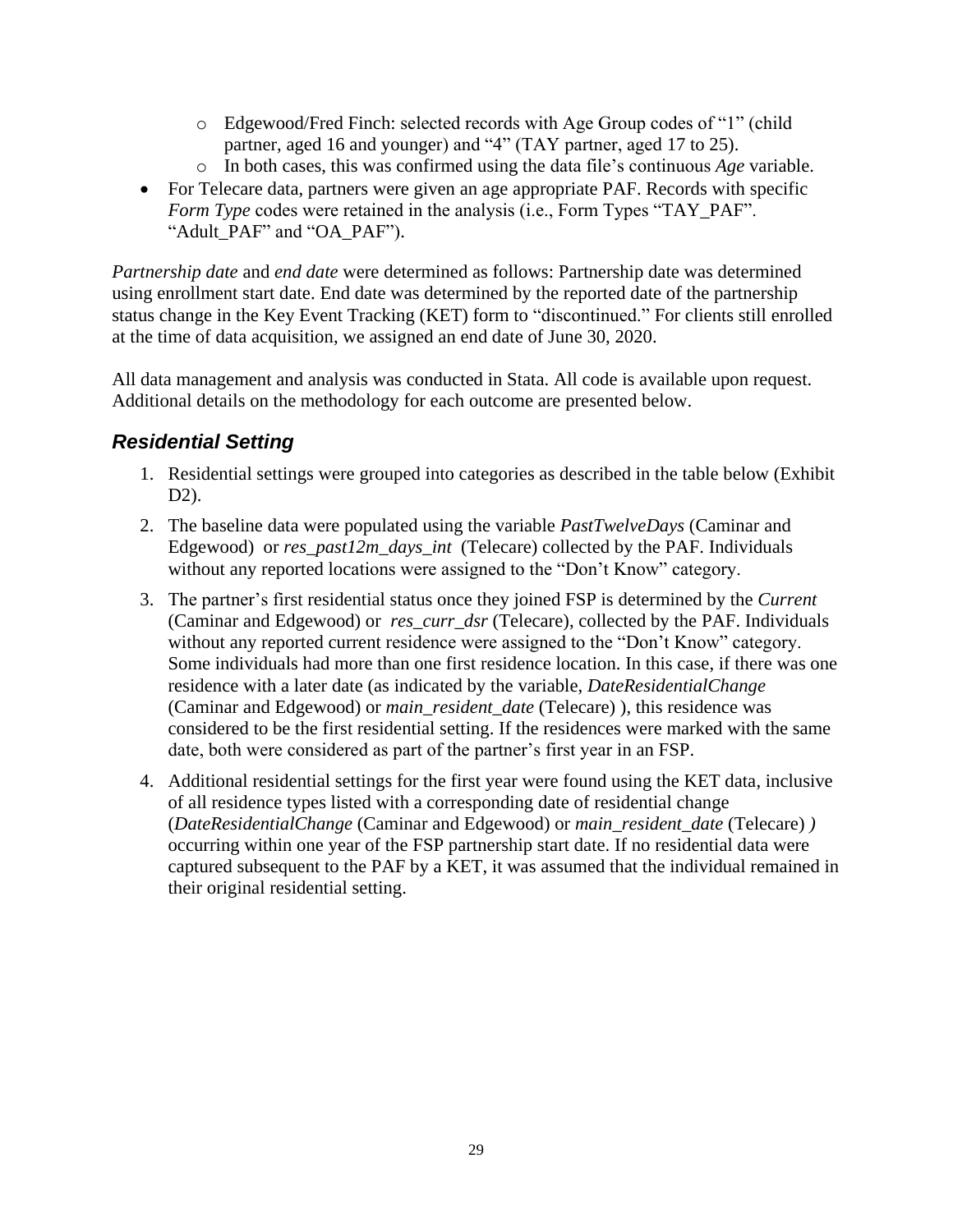#### **Exhibit D2: Residential Setting Categories and Corresponding Classification Values used to Derive Them**

| <b>Category</b>                                | Telecare, Caminar,<br><b>Edgewood, and Fred Finch</b><br><b>Setting Value<sup>4</sup></b> |  |
|------------------------------------------------|-------------------------------------------------------------------------------------------|--|
| <b>With family or parents</b>                  |                                                                                           |  |
| With parents                                   | 1                                                                                         |  |
| With other family                              | $\overline{2}$                                                                            |  |
| <b>Alone</b>                                   |                                                                                           |  |
| Apartment alone or with spouse                 | 3                                                                                         |  |
| Single occupancy (must hold lease)             | 19                                                                                        |  |
| <b>Foster home</b>                             |                                                                                           |  |
| Foster home with relative                      | 4                                                                                         |  |
| Foster home with non-relative                  | $\overline{5}$                                                                            |  |
| <b>Homeless or Emergency Shelter</b>           |                                                                                           |  |
| Emergency shelter                              | 6                                                                                         |  |
| Homeless                                       | $\overline{7}$                                                                            |  |
| Assisted living, group home, or community care |                                                                                           |  |
| Individual placement                           | 20                                                                                        |  |
| Assisted living facility                       | 28                                                                                        |  |
| Congregate placement                           | 21                                                                                        |  |
| Community care                                 | 22                                                                                        |  |
| Group home (Level 0-11)                        | 11                                                                                        |  |
| Group home (Level 12-14)                       | 12                                                                                        |  |
| Community treatment                            | 13                                                                                        |  |
| Residential treatment                          | 14                                                                                        |  |
| <b>Inpatient Facility</b>                      |                                                                                           |  |
| Acute medical                                  | 8                                                                                         |  |
| Psychiatric hospital (other than state)        | 9                                                                                         |  |
| Psychiatric hospital (state)                   | 10                                                                                        |  |
| Nursing facility, physical                     | 23                                                                                        |  |
| Nursing facility, psychiatric                  | 24                                                                                        |  |
| Long-term care                                 | 25                                                                                        |  |
| <b>Incarcerated</b>                            |                                                                                           |  |
| Juvenile Hall                                  | 15                                                                                        |  |
| Division of Juvenile Justice                   | 16                                                                                        |  |
| Jail                                           | 27                                                                                        |  |
| Prison                                         | 26                                                                                        |  |
| <b>Other / Don't Know</b>                      |                                                                                           |  |
| Don't know                                     | 18                                                                                        |  |
| Other                                          | 17                                                                                        |  |

 $\overline{a}$ 

<sup>&</sup>lt;sup>4</sup> Setting names determined by the following guide:

https://mhdatapublic.blob.core.windows.net/fsp/DCR%20Data%20Dictionary\_2011-09-15.pdf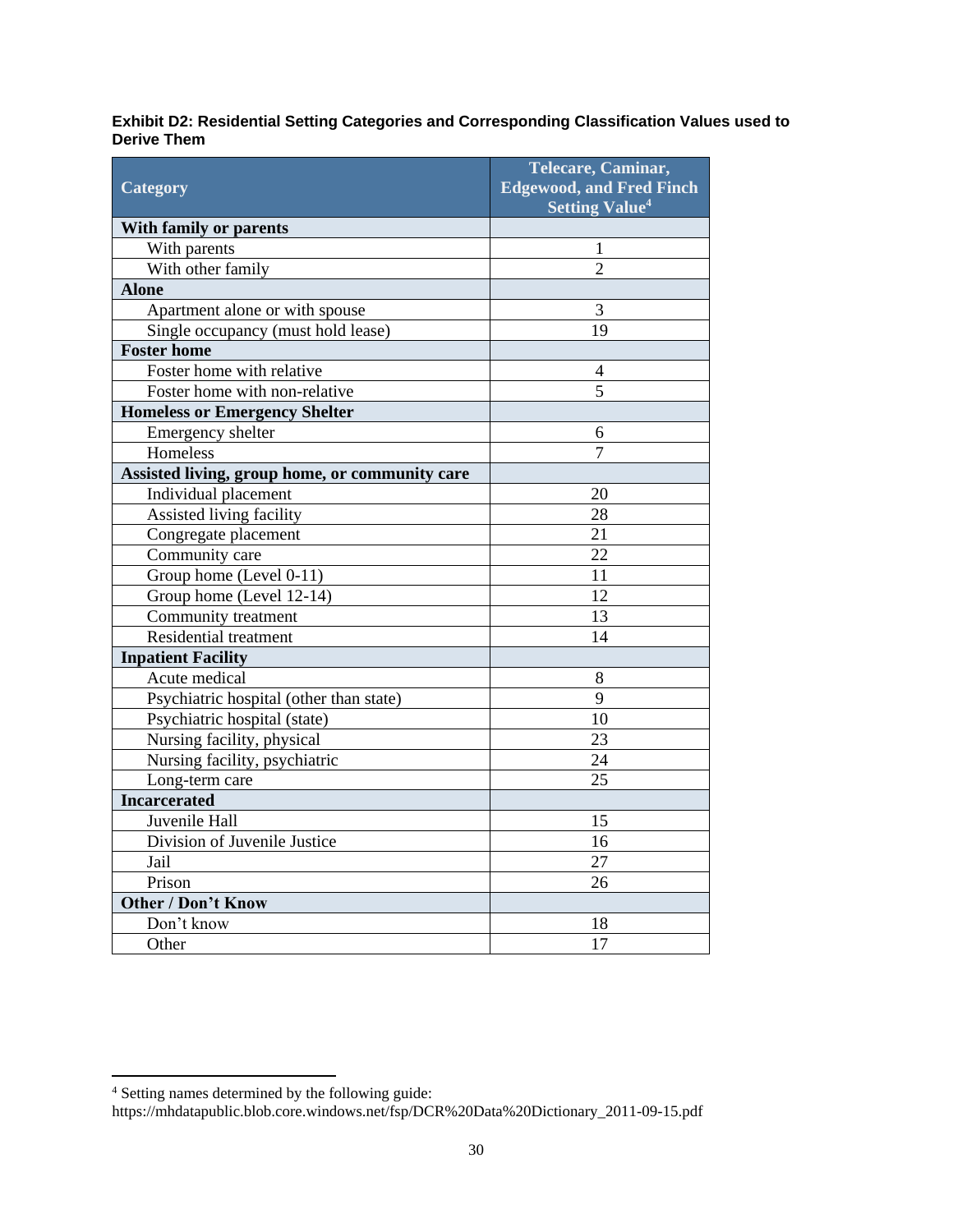### *Employment*

Employment outcomes were generated for adults only. Therefore, Edgewood and Fred Finch data were excluded.

- 1. The baseline data were populated using the PAF data. An individual was considered as having had any employment if there was a non-zero, non-blank value for one of the following variables (note that variable names differ slightly by dataset):
	- a. Any competitive employment in past twelve months (any competitive employment; any competitive employment for any average number of hours per week; any average wage for competitive employment)
	- b. Any other employment in past twelve months (any other employment; any other employment for any average number of hours per week; any average wage for any other employment)
- 2. Ongoing employment was populated using any dates of employment change (variable names vary slightly by file) noted in the KET file within the first year of membership in FSP (as determined by the partnership start date). An employment change was coded if the new employment status code corresponding to the employment change date indicated competitive employment or other employment. If the KET contained no information on employment, the original employment was presumed to sustain throughout FSP membership.

### *Arrests*

- 1. The baseline arrest data were populated using the variable *ArrestsPast12* (Caminar and Edgewood) or *lgl\_arrest\_p12\_times* (Telecare) collected by the PAF. If the variable was blank, the partner was assumed to have zero arrests in the year prior to FSP.
- 2. Ongoing arrests were populated using any dates of arrest (variable names vary slightly by file) noted in the KET file within the first year of membership in FSP (as determined by the partnership date). If the KET contained no information on arrests, the partner was assumed to have had no arrests in the first year in an FSP.

## *Mental and Physical Health Emergencies*

- 1. The baseline utilization of emergency services was populated using the PAF's variables for mental health emergencies (*MenRelated* (Caminar and Edgewood) or *emr\_mental\_p12* (Telecare)*)* and physical health emergencies (*PhysRelated* (Caminar and Edgewood) or *emr\_physical\_p12* (Telecare)), respectively. If either of these fields were blank, the partner was assumed to have have had zero emergencies of that type in the year prior to FSP.
- 2. Ongoing emergencies were populated using the variable indicating the date of emergency (variable names vary slightly by file) in the KET file, as long as the date is within the first year with FSP as determined by the partnership date. The type of emergency was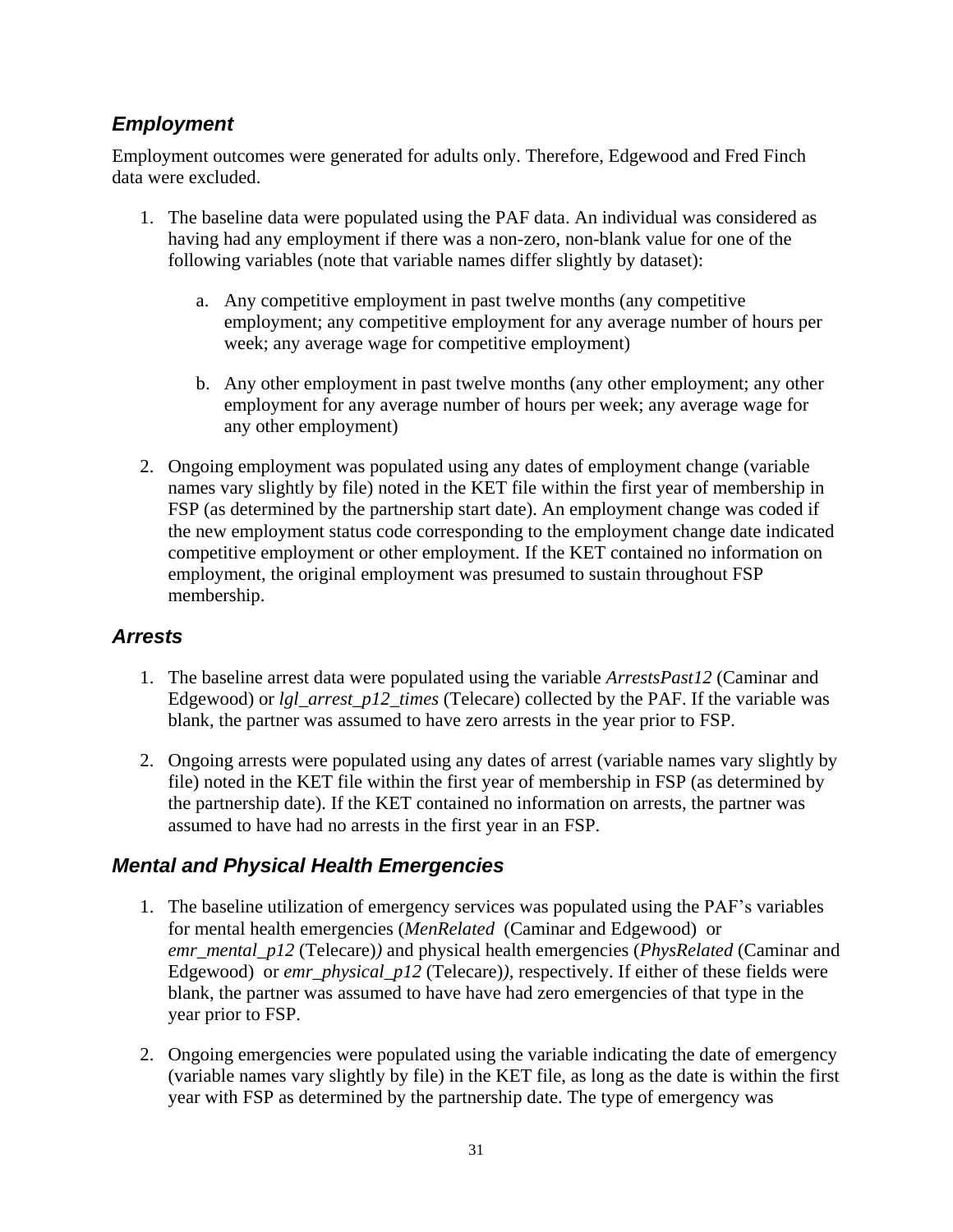indicated by *EmergencyType* (Caminar and Edgewood) or *main\_emergency\_int\_dsr*  (Telecare) ("1"=physical; "2"=mental). We assumed that no information on emergencies in the KET indicated that no emergencies had occurred in the first year on FSP.

#### *Substance Use Disorder*

- 1. Baseline data on substance use disorder were populated using variables in the PAF for active substance use disorder (*ActiveProblem* (Caminar and Edgewood) or *sub\_co\_mh\_sa\_probl\_past* (Telecare)*)* and participation in substance use disorder treatment and recovery services (*AbuseServices* (Caminar and Edgewood) or *sub\_sa\_services\_now* (Telecare)*)*. If these fields were blank, the partner was assumed to have had no substance use disorder nor received substance use disorder treatment and recovery services in the year prior to FSP.
- 2. Ongoing substance use disorder data were populated using the 3M data variables of the same name. Any record of an active substance use disorder or participation a substance use disorder treatment during the first year of FSP was recorded. If there were no observations in the variables of interest, clients were assumed to have no ongoing substance use disorder or participation in substance use disorder treatment.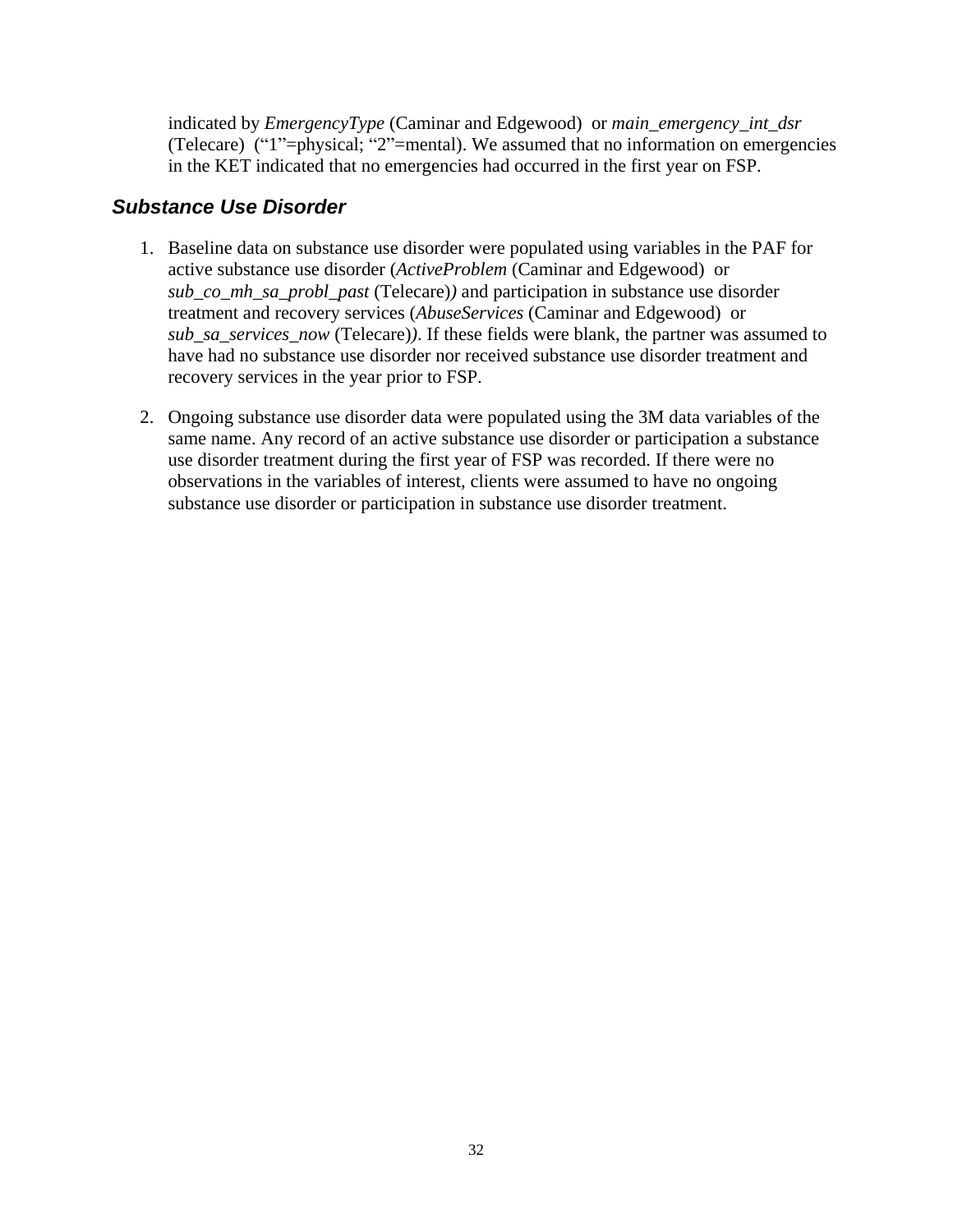## <span id="page-35-0"></span>**Methodology for Avatar Data Analysis**

Hospitalization outcomes were derived from electronic health records (EHR) data obtained through the Avatar system. Using EHR data avoids some of the reliability shortcomings of selfreported information, but presents several challenges as well. The Avatar system is limited to individuals who obtain care in the County hospital system. Hospitalizations outside of the County, or in private hospitals, are not captured. The hospitalization outcomes include 780 partners who were both (1) included in the Avatar system and (2) completed one full year or more in a FSP program by the June 2020 data acquisition date. Thus, individuals included in the EHR analysis had to have started with the FSP between July 2006 (the program's inception) and June 2019.

All data management and analysis were conducted in Stata. Code is available upon request.

To count instances of psychiatric hospitalizations and PES admissions, we relied on the Avatar *view\_episode\_summary\_admit* table. Exhibit D3 shows the corresponding program codes. Additionally, FSP episodes were identified through the Avatar *episode\_history* table.

| <b>Program code</b>                   | Program value                            |
|---------------------------------------|------------------------------------------|
| <b>Psychiatric Hospitalizations</b>   |                                          |
| 410200                                | ZZ410200 PENINSULA HOSPITAL INPT-MSO I/A |
| 410205                                | 410205 PENINSULA HOSPITAL INPATIENT      |
| 410700                                | 410700 SMMC INPATIENT                    |
| 921005                                | 921005 NONCONTRACT INPATIENT             |
| 926605                                | 926605 JOHN MUIR MED. CTR INPT MAN CARE  |
| <b>Psychiatric Emergency Services</b> |                                          |
| 410702                                | Z410702 SMMC PES -termed 10/31/14        |
| 410703                                | 410703 PRE CONV SMMC PES~INACTIVE        |
| 41CZ00                                | 41CZ00 SAN MATEO MEDICAL CENTER - PES    |

**Exhibit D3: Program codes among clients ever in the FSP**

Notes: Data represent all utilization from FSP clients for these codes, as pulled from Avatar on August 19, 2019.

Partner type (child, TAY, adult, and older adult) was determined by the partner's age on the start date of the FSP program, as derived from the *c\_date\_of\_birth* variable from the *view\_episode\_summary\_admit* table and the *FSP\_admit\_dt* variable from the *episode\_history* table.

As we have discussed in the previous year's report, the distribution of partners by age group is different between the Avatar data and the FSP Survey data. This is likely due to the different ways age group was determined. For the survey data, AIR determined age group by whether the partner was evaluated using the child, TAY, adult, or older adult FSP survey forms. For the Avatar data, AIR assigned individuals to an age group based upon the date they joined FSP and their reported date of birth.